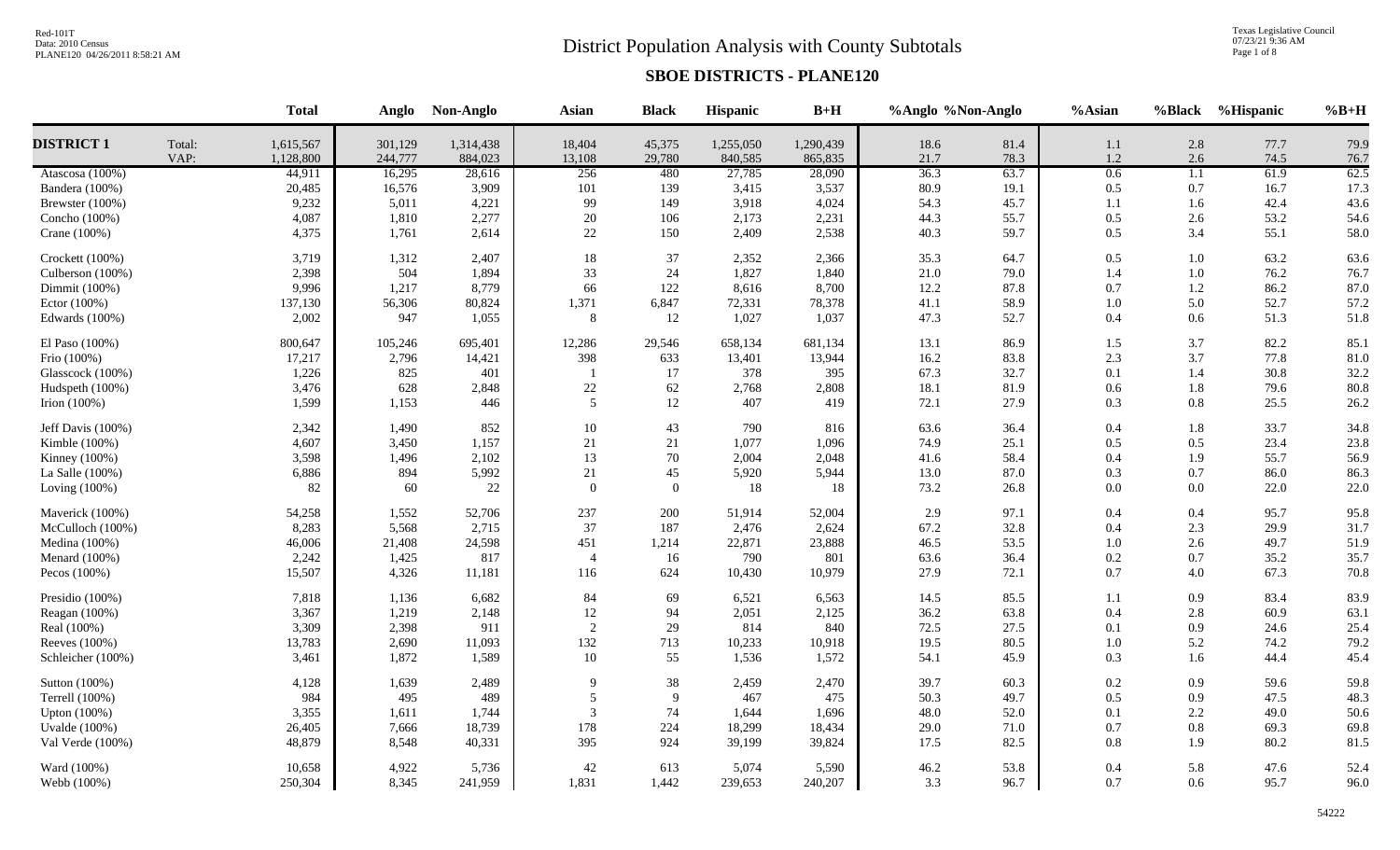# District Population Analysis with County Subtotals

Texas Legislative Council<br>07/23/21 9:36 AM<br>Page 2 of 8

|                     |        | <b>Total</b> | Anglo   | Non-Anglo | <b>Asian</b>    | <b>Black</b> | Hispanic  | $B+H$     | %Anglo %Non-Anglo |      | %Asian  |                  | %Black %Hispanic | $%B+H$ |
|---------------------|--------|--------------|---------|-----------|-----------------|--------------|-----------|-----------|-------------------|------|---------|------------------|------------------|--------|
| <b>DISTRICT 1</b>   | Total: | 1,615,567    | 301,129 | 1,314,438 | 18,404          | 45,375       | 1,255,050 | 1,290,439 | 18.6              | 81.4 | 1.1     | 2.8              | 77.7             | 79.9   |
|                     | VAP:   | 1,128,800    | 244,777 | 884,023   | 13,108          | 29,780       | 840,585   | 865,835   | 21.7              | 78.3 | $1.2\,$ | 2.6              | 74.5             | 76.7   |
| Winkler (100%)      |        | 7,110        | 3,024   | 4,086     | $\overline{27}$ | 191          | 3,824     | 3,967     | 42.5              | 57.5 | 0.4     | 2.7              | 53.8             | 55.8   |
| Zapata (100%)       |        | 14,018       | 861     | 13,157    | 39              | 26           | 13,084    | 13,097    | 6.1               | 93.9 | 0.3     | 0.2              | 93.3             | 93.4   |
| Zavala (100%)       |        | 11,677       | 647     | 11,030    | 19              | 118          | 10,961    | 11,002    | 5.5               | 94.5 | $0.2\,$ | 1.0              | 93.9             | 94.2   |
| <b>DISTRICT 2</b>   | Total: | 1,664,048    | 378,807 | 1,285,241 | 21,690          | 49,497       | 1,217,928 | 1,259,436 | 22.8              | 77.2 | $1.3\,$ | 3.0              | 73.2             | 75.7   |
|                     | VAP:   | 1,161,020    | 313,403 | 847,617   | 15,450          | 33,191       | 798,372   | 828,333   | 27.0              | 73.0 | 1.3     | 2.9              | 68.8             | 71.3   |
| Aransas (100%)      |        | 23,158       | 16,350  | 6,808     | 522             | 397          | 5,690     | 6,014     | 70.6              | 29.4 | 2.3     | $\overline{1.7}$ | 24.6             | 26.0   |
| Calhoun $(100%)$    |        | 21,381       | 9,794   | 11,587    | 998             | 655          | 9,922     | 10,484    | 45.8              | 54.2 | 4.7     | 3.1              | 46.4             | 49.0   |
| Cameron (100%)      |        | 406,220      | 43,427  | 362,793   | 3,351           | 2,762        | 357,747   | 359,115   | 10.7              | 89.3 | $0.8\,$ | 0.7              | 88.1             | 88.4   |
| Colorado (100%)     |        | 20,874       | 12,496  | 8,378     | 106             | 2,909        | 5,452     | 8,173     | 59.9              | 40.1 | 0.5     | 13.9             | 26.1             | 39.2   |
| De Witt (100%)      |        | 20,097       | 11,482  | 8,615     | 58              | 2,030        | 6,502     | 8,366     | 57.1              | 42.9 | 0.3     | 10.1             | 32.4             | 41.6   |
| Goliad (100%)       |        | 7,210        | 4,337   | 2,873     | 31              | 385          | 2,462     | 2,794     | 60.2              | 39.8 | 0.4     | 5.3              | 34.1             | 38.8   |
| Hidalgo (67%)       |        | 519,237      | 41,084  | 478,153   | 5,172           | 3,395        | 471,303   | 472,794   | 7.9               | 92.1 | $1.0\,$ | 0.7              | 90.8             | 91.1   |
| Jackson (100%)      |        | 14,075       | 8,855   | 5,220     | 65              | 1,072        | 4,079     | 5,063     | 62.9              | 37.1 | 0.5     | 7.6              | 29.0             | 36.0   |
| Kenedy (100%)       |        | 416          | 86      | 330       | - 1             | 8            | 319       | 321       | 20.7              | 79.3 | $0.2\,$ | 1.9              | 76.7             | 77.2   |
| Kleberg (100%)      |        | 32,061       | 7,479   | 24,582    | 861             | 1,388        | 22,495    | 23,637    | 23.3              | 76.7 | 2.7     | 4.3              | 70.2             | 73.7   |
| Matagorda (100%)    |        | 36,702       | 17,400  | 19,302    | 844             | 4,431        | 14,074    | 18,291    | 47.4              | 52.6 | 2.3     | 12.1             | 38.3             | 49.8   |
| Nueces (100%)       |        | 340,223      | 111,870 | 228,353   | 7,324           | 15,464       | 206,293   | 219,472   | 32.9              | 67.1 | 2.2     | 4.5              | 60.6             | 64.5   |
| Refugio (100%)      |        | 7,383        | 3,337   | 4,046     | 38              | 534          | 3,487     | 3,957     | 45.2              | 54.8 | 0.5     | 7.2              | 47.2             | 53.6   |
| San Patricio (100%) |        | 64,804       | 27,330  | 37,474    | 800             | 1,362        | 35,248    | 36,326    | 42.2              | 57.8 | 1.2     | 2.1              | 54.4             | 56.1   |
| Victoria (100%)     |        | 86,793       | 41,564  | 45,229    | 1,134           | 6,123        | 38,113    | 43,687    | 47.9              | 52.1 | 1.3     | 7.1              | 43.9             | 50.3   |
| Wharton (100%)      |        | 41,280       | 19,681  | 21,599    | 212             | 6,050        | 15,445    | 21,243    | 47.7              | 52.3 | 0.5     | 14.7             | 37.4             | 51.5   |
| Willacy (100%)      |        | 22,134       | 2,235   | 19,899    | 173             | 532          | 19,297    | 19,699    | 10.1              | 89.9 | 0.8     | 2.4              | 87.2             | 89.0   |
| <b>DISTRICT 3</b>   | Total: | 1,688,404    | 326,631 | 1,361,773 | 35,345          | 118,476      | 1,219,095 | 1,322,824 | 19.3              | 80.7 | 2.1     | 7.0              | 72.2             | 78.3   |
|                     | VAP:   | 1,197,931    | 271,185 | 926,746   | 25,914          | 82,562       | 820,165   | 896,355   | 22.6              | 77.4 | 2.2     | 6.9              | 68.5             | 74.8   |
| Bee (100%)          |        | 31,861       | 10,967  | 20,894    | 247             | 2,716        | 17,906    | 20,490    | 34.4              | 65.6 | 0.8     | 8.5              | 56.2             | 64.3   |
| Bexar (68%)         |        | 1,165,850    | 221,682 | 944,168   | 30,577          | 107,087      | 817,235   | 911,142   | 19.0              | 81.0 | 2.6     | 9.2              | 70.1             | 78.2   |
| Brooks (100%)       |        | 7,223        | 573     | 6,650     | 28              | 48           | 6,590     | 6,612     | 7.9               | 92.1 | 0.4     | 0.7              | 91.2             | 91.5   |
| Duval (100%)        |        | 11,782       | 1,206   | 10,576    | 36              | 124          | 10,424    | 10,512    | 10.2              | 89.8 | 0.3     | 1.1              | 88.5             | 89.2   |
| Gonzales (100%)     |        | 19,807       | 8,836   | 10,971    | 100             | 1,589        | 9,353     | 10,767    | 44.6              | 55.4 | 0.5     | 8.0              | 47.2             | 54.4   |
| Hidalgo (33%)       |        | 255,532      | 19,469  | 236,063   | 3,449           | 2,268        | 230,903   | 232,486   | 7.6               | 92.4 | 1.3     | 0.9              | 90.4             | 91.0   |
| Jim Hogg (100%)     |        | 5,300        | 334     | 4,966     | 22              | 31           | 4,907     | 4,928     | 6.3               | 93.7 | 0.4     | 0.6              | 92.6             | 93.0   |
| Jim Wells (100%)    |        | 40,838       | 8,062   | 32,776    | 228             | 306          | 32,254    | 32,431    | 19.7              | 80.3 | 0.6     | 0.7              | 79.0             | 79.4   |
| Karnes (100%)       |        | 14,824       | 5,956   | 8,868     | 50              | 1,422        | 7,376     | 8,747     | 40.2              | 59.8 | 0.3     | 9.6              | 49.8             | 59.0   |
| Lavaca (100%)       |        | 19,263       | 14,674  | 4,589     | 77              | 1,416        | 3,077     | 4,398     | 76.2              | 23.8 | 0.4     | 7.4              | 16.0             | 22.8   |
| Live Oak (100%)     |        | 11,531       | 6,805   | 4,726     | 70              | 533          | 4,060     | 4,536     | 59.0              | 41.0 | 0.6     | 4.6              | 35.2             | 39.3   |
| McMullen (100%)     |        | 707          | 432     | 275       | $\overline{7}$  | 8            | 261       | 269       | 61.1              | 38.9 | 1.0     | 1.1              | 36.9             | 38.0   |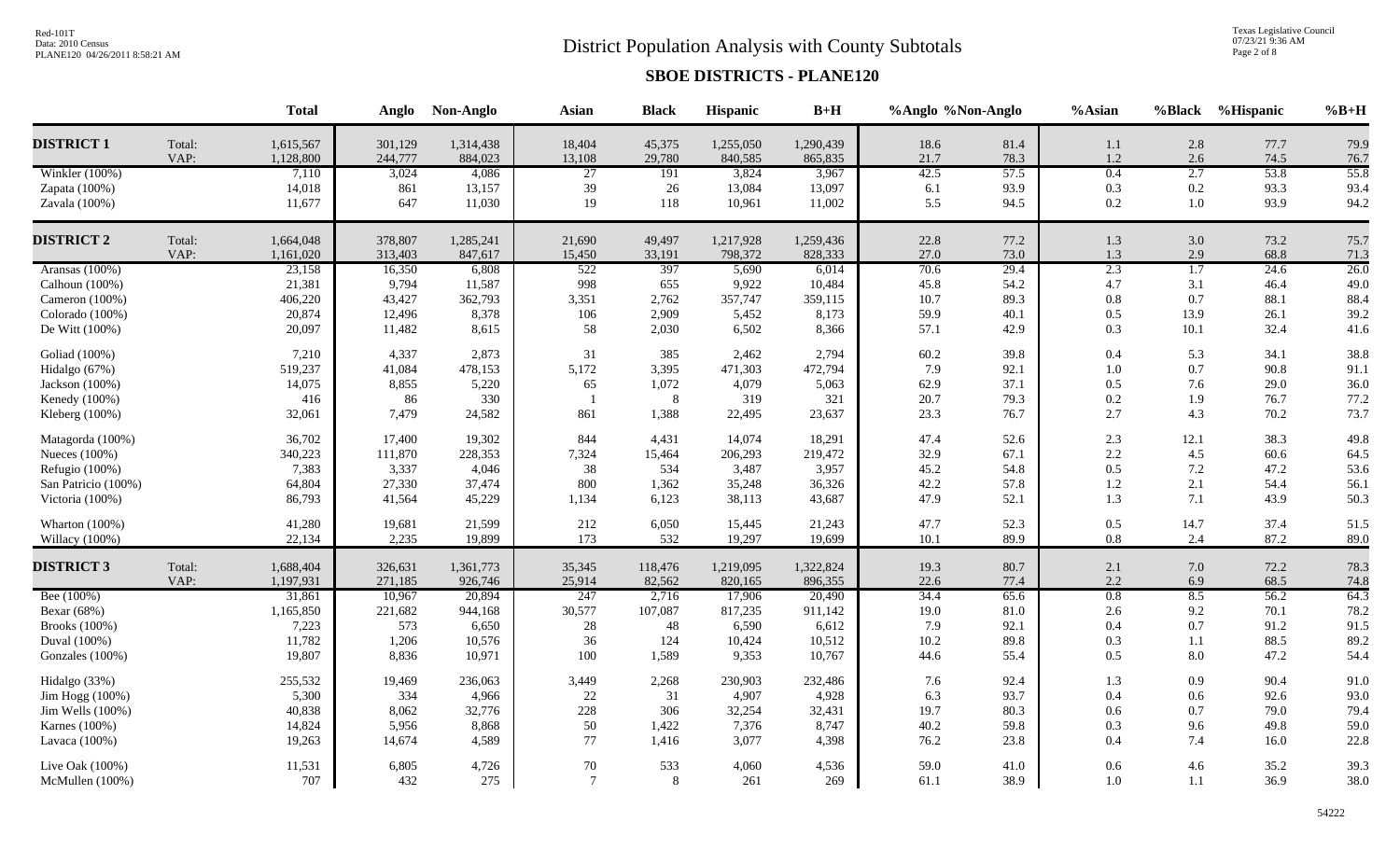# District Population Analysis with County Subtotals

Texas Legislative Council<br>07/23/21 9:36 AM<br>Page 3 of 8

|                      |        | <b>Total</b> | Anglo   | Non-Anglo | <b>Asian</b> | <b>Black</b> | Hispanic  | $B+H$     | %Anglo %Non-Anglo |      | %Asian  |         | %Black %Hispanic | $%B+H$ |
|----------------------|--------|--------------|---------|-----------|--------------|--------------|-----------|-----------|-------------------|------|---------|---------|------------------|--------|
| <b>DISTRICT 3</b>    | Total: | 1,688,404    | 326,631 | 1,361,773 | 35,345       | 118,476      | 1,219,095 | 1,322,824 | 19.3              | 80.7 | 2.1     | 7.0     | 72.2             | 78.3   |
|                      | VAP:   | 1,197,931    | 271,185 | 926,746   | 25,914       | 82,562       | 820,165   | 896,355   | 22.6              | 77.4 | 2.2     | 6.9     | 68.5             | 74.8   |
| Starr (100%)         |        | 60,968       | 2,449   | 58,519    | 159          | 88           | 58,337    | 58,358    | 4.0               | 96.0 | 0.3     | 0.1     | 95.7             | 95.7   |
| Wilson (100%)        |        | 42,918       | 25,186  | 17,732    | 295          | 840          | 16,412    | 17,148    | 58.7              | 41.3 | $0.7\,$ | 2.0     | 38.2             | 40.0   |
| <b>DISTRICT 4</b>    | Total: | 1,677,829    | 193,742 | 1,484,087 | 63,556       | 551,212      | 881,826   | 1,416,967 | 11.5              | 88.5 | 3.8     | 32.9    | 52.6             | 84.5   |
|                      | VAP:   | 1,174,040    | 167,917 | 1,006,123 | 50,153       | 395,110      | 565,972   | 952,606   | 14.3              | 85.7 | 4.3     | 33.7    | 48.2             | 81.1   |
| Fort Bend (16%)      |        | 95,093       | 7,876   | 87,217    | 3,779        | 55,921       | 28,504    | 83,289    | 8.3               | 91.7 | 4.0     | 58.8    | 30.0             | 87.6   |
| Harris (39%)         |        | 1,582,736    | 185,866 | 1,396,870 | 59,777       | 495,291      | 853,322   | 1,333,678 | 11.7              | 88.3 | 3.8     | 31.3    | 53.9             | 84.3   |
| <b>DISTRICT 5</b>    | Total: | 1,689,618    | 938,063 | 751,555   | 63,868       | 112,231      | 576,632   | 677,834   | 55.5              | 44.5 | 3.8     | 6.6     | 34.1             | 40.1   |
|                      | VAP:   | 1,283,748    | 767,246 | 516,502   | 47,333       | 78,613       | 386,432   | 460,011   | 59.8              | 40.2 | $3.7$   | 6.1     | 30.1             | 35.8   |
| Bexar (32%)          |        | 548,923      | 297,441 | 251,482   | 25,569       | 37,976       | 189,723   | 223,699   | 54.2              | 45.8 | 4.7     | 6.9     | 34.6             | 40.8   |
| <b>Blanco</b> (100%) |        | 10,497       | 8,336   | 2,161     | 65           | 109          | 1,909     | 1,994     | 79.4              | 20.6 | 0.6     | $1.0\,$ | 18.2             | 19.0   |
| Caldwell (100%)      |        | 38,066       | 16,841  | 21,225    | 442          | 2,860        | 17,922    | 20,532    | 44.2              | 55.8 | 1.2     | 7.5     | 47.1             | 53.9   |
| Comal (100%)         |        | 108,472      | 77,387  | 31,085    | 1,301        | 2,161        | 26,989    | 28,870    | 71.3              | 28.7 | 1.2     | 2.0     | 24.9             | 26.6   |
| Gillespie (100%)     |        | 24,837       | 19,472  | 5,365     | 124          | 123          | 4,969     | 5,043     | 78.4              | 21.6 | 0.5     | 0.5     | 20.0             | 20.3   |
| Guadalupe (100%)     |        | 131,533      | 72,086  | 59,447    | 2,926        | 9,755        | 46,889    | 55,706    | 54.8              | 45.2 | 2.2     | 7.4     | 35.6             | 42.4   |
| Hays (100%)          |        | 157,107      | 92,062  | 65,045    | 2,815        | 6,583        | 55,401    | 61,040    | 58.6              | 41.4 | 1.8     | 4.2     | 35.3             | 38.9   |
| Kendall (100%)       |        | 33,410       | 25,746  | 7,664     | 348          | 243          | 6,829     | 7,016     | 77.1              | 22.9 | $1.0\,$ | 0.7     | 20.4             | 21.0   |
| Kerr (100%)          |        | 49,625       | 35,851  | 13,774    | 525          | 1,082        | 11,895    | 12,771    | 72.2              | 27.8 | 1.1     | 2.2     | 24.0             | 25.7   |
| Llano $(100\%)$      |        | 19,301       | 17,303  | 1,998     | 114          | 163          | 1,542     | 1,680     | 89.6              | 10.4 | 0.6     | 0.8     | 8.0              | 8.7    |
| Mason (100%)         |        | 4,012        | 3,092   | 920       | 10           | 25           | 864       | 885       | 77.1              | 22.9 | 0.2     | $0.6\,$ | 21.5             | 22.1   |
| San Saba (100%)      |        | 6,131        | 4,135   | 1,996     | 31           | 214          | 1,715     | 1,915     | 67.4              | 32.6 | 0.5     | 3.5     | 28.0             | 31.2   |
| Travis (54%)         |        | 557,704      | 268,311 | 289,393   | 29,598       | 50,937       | 209,985   | 256,683   | 48.1              | 51.9 | 5.3     | 9.1     | 37.7             | 46.0   |
| <b>DISTRICT 6</b>    | Total: | 1,682,301    | 750,027 | 932,274   | 177,670      | 211,125      | 548,266   | 747,495   | 44.6              | 55.4 | 10.6    | 12.5    | 32.6             | 44.4   |
|                      | VAP:   | 1,250,061    | 602,875 | 647,186   | 134,391      | 146,870      | 366,329   | 506,630   | 48.2              | 51.8 | 10.8    | 11.7    | 29.3             | 40.5   |
| Harris $(41%)$       |        | 1,682,301    | 750,027 | 932,274   | 177,670      | 211,125      | 548,266   | 747,495   | 44.6              | 55.4 | 10.6    | 12.5    | 32.6             | 44.4   |
| <b>DISTRICT 7</b>    | Total: | 1,685,861    | 919,642 | 766,219   | 144,267      | 281,844      | 337,445   | 611,656   | 54.6              | 45.4 | 8.6     | 16.7    | 20.0             | 36.3   |
|                      | VAP:   | 1,234,938    | 714,124 | 520,814   | 101,298      | 196,653      | 217,700   | 410,962   | 57.8              | 42.2 | 8.2     | 15.9    | 17.6             | 33.3   |
| Brazoria (100%)      |        | 313,166      | 166,674 | 146,492   | 19,086       | 40,290       | 86,643    | 125,405   | 53.2              | 46.8 | 6.1     | 12.9    | 27.7             | 40.0   |
| Chambers (100%)      |        | 35,096       | 24,767  | 10,329    | 452          | 3,092        | 6,635     | 9,609     | 70.6              | 29.4 | 1.3     | 8.8     | 18.9             | 27.4   |
| Fort Bend (84%)      |        | 490,282      | 203,804 | 286,478   | 102,484      | 74,863       | 110,463   | 182,519   | 41.6              | 58.4 | 20.9    | 15.3    | 22.5             | 37.2   |
| Galveston (100%)     |        | 291,309      | 172,652 | 118,657   | 10,370       | 42,280       | 65,270    | 106,012   | 59.3              | 40.7 | 3.6     | 14.5    | 22.4             | 36.4   |
| Hardin (100%)        |        | 54,635       | 48,088  | 6,547     | 382          | 3,367        | 2,384     | 5,723     | 88.0              | 12.0 | $0.7\,$ | 6.2     | 4.4              | 10.5   |
| Jasper (100%)        |        | 35,710       | 26,939  | 8,771     | 252          | 6,225        | 2,017     | 8,188     | 75.4              | 24.6 | $0.7\,$ | 17.4    | 5.6              | 22.9   |
| Jefferson (100%)     |        | 252,273      | 112,503 | 139,770   | 9,483        | 87,375       | 42,899    | 129,019   | 44.6              | 55.4 | 3.8     | 34.6    | 17.0             | 51.1   |
| Liberty (100%)       |        | 75,643       | 52,321  | 23,322    | 504          | 8,656        | 13,602    | 22,073    | 69.2              | 30.8 | 0.7     | 11.4    | 18.0             | 29.2   |
| Newton (100%)        |        | 14,445       | 10,825  | 3,620     | 78           | 2,988        | 403       | 3,379     | 74.9              | 25.1 | $0.5\,$ | 20.7    | $2.8\,$          | 23.4   |
| Orange (100%)        |        | 81,837       | 67,895  | 13,942    | 1,033        | 7,298        | 4,766     | 11,991    | 83.0              | 17.0 | 1.3     | 8.9     | 5.8              | 14.7   |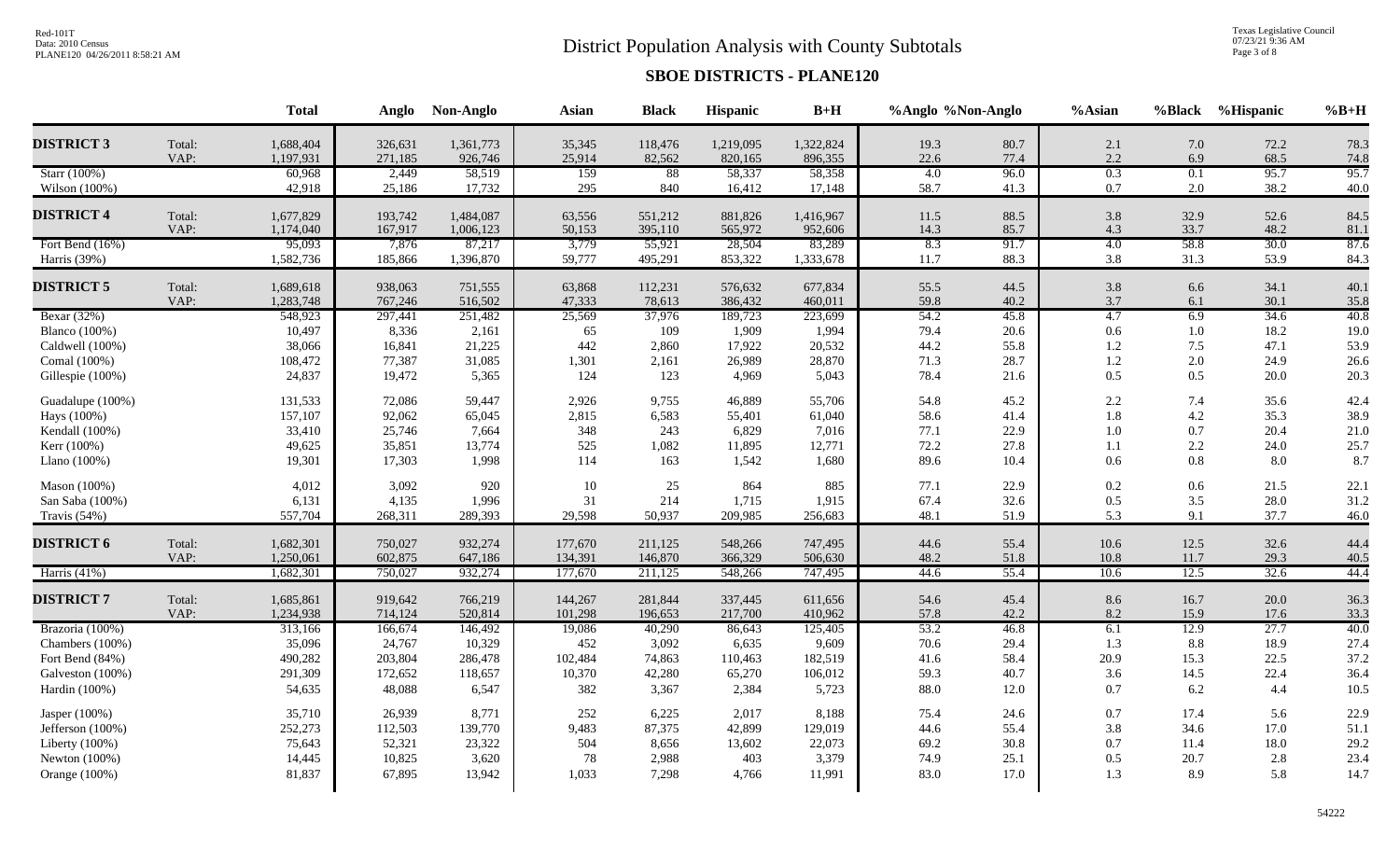# District Population Analysis with County Subtotals

Texas Legislative Council<br>07/23/21 9:36 AM<br>Page 4 of 8

|                      |        | <b>Total</b> |           | Anglo Non-Anglo | <b>Asian</b> | <b>Black</b> | Hispanic | $B+H$   | %Anglo %Non-Anglo |      | %Asian  |      | %Black %Hispanic | $%B+H$ |
|----------------------|--------|--------------|-----------|-----------------|--------------|--------------|----------|---------|-------------------|------|---------|------|------------------|--------|
| <b>DISTRICT 7</b>    | Total: | 1,685,861    | 919,642   | 766,219         | 144,267      | 281,844      | 337,445  | 611,656 | 54.6              | 45.4 | 8.6     | 16.7 | 20.0             | 36.3   |
|                      | VAP:   | 1,234,938    | 714,124   | 520,814         | 101,298      | 196,653      | 217,700  | 410,962 | 57.8              | 42.2 | 8.2     | 15.9 | 17.6             | 33.3   |
| Sabine (100%)        |        | 10,834       | 9,484     | 1,350           | 50           | 848          | 344      | 1,183   | 87.5              | 12.5 | 0.5     | 7.8  | 3.2              | 10.9   |
| San Augustine (100%) |        | 8,865        | 6,183     | 2,682           | 31           | 2,061        | 532      | 2,586   | 69.7              | 30.3 | 0.3     | 23.2 | $6.0\,$          | 29.2   |
| Tyler (100%)         |        | 21,766       | 17,507    | 4,259           | 62           | 2,501        | 1,487    | 3,969   | 80.4              | 19.6 | 0.3     | 11.5 | 6.8              | 18.2   |
| <b>DISTRICT 8</b>    | Total: | 1,682,598    | 989,084   | 693,514         | 67,856       | 181,999      | 439,416  | 613,126 | 58.8              | 41.2 | $4.0\,$ | 10.8 | 26.1             | 36.4   |
|                      | VAP:   | 1,234,692    | 778,766   | 455,926         | 49,039       | 122,855      | 278,029  | 397,042 | 63.1              | 36.9 | 4.0     | 10.0 | 22.5             | 32.2   |
| Brazos $(100\%)$     |        | 194,851      | 115,252   | 79,599          | 11,385       | 22,656       | 45,405   | 67,174  | 59.1              | 40.9 | 5.8     | 11.6 | 23.3             | 34.5   |
| Grimes (100%)        |        | 26,604       | 16,133    | 10,471          | 92           | 4,559        | 5,652    | 10,118  | $60.6\,$          | 39.4 | 0.3     | 17.1 | 21.2             | 38.0   |
| Harris (20%)         |        | 827,422      | 413,753   | 413,669         | 42,894       | 101,213      | 269,952  | 365,712 | 50.0              | 50.0 | 5.2     | 12.2 | 32.6             | 44.2   |
| Houston $(100\%)$    |        | 23,732       | 14,811    | 8,921           | 123          | 6,309        | 2,364    | 8,616   | 62.4              | 37.6 | 0.5     | 26.6 | 10.0             | 36.3   |
| Montgomery (100%)    |        | 455,746      | 324,611   | 131,135         | 12,032       | 21,731       | 94,698   | 115,065 | 71.2              | 28.8 | 2.6     | 4.8  | 20.8             | 25.2   |
| Polk (100%)          |        | 45,413       | 32,830    | 12,583          | 238          | 5,448        | 5,959    | 11,321  | 72.3              | 27.7 | 0.5     | 12.0 | 13.1             | 24.9   |
| San Jacinto (100%)   |        | 26,384       | 20,204    | 6,180           | 184          | 2,893        | 2,880    | 5,677   | 76.6              | 23.4 | $0.7\,$ | 11.0 | 10.9             | 21.5   |
| Trinity (100%)       |        | 14,585       | 11,819    | 2,766           | 78           | 1,431        | 1,117    | 2,547   | 81.0              | 19.0 | $0.5\,$ | 9.8  | 7.7              | 17.5   |
| Walker (100%)        |        | 67,861       | 39,671    | 28,190          | 830          | 15,759       | 11,389   | 26,896  | 58.5              | 41.5 | $1.2\,$ | 23.2 | 16.8             | 39.6   |
| <b>DISTRICT 9</b>    | Total: | 1,711,047    | 1,192,906 | 518,141         | 18,511       | 245,422      | 239,367  | 480,112 | 69.7              | 30.3 | $1.1\,$ | 14.3 | 14.0             | 28.1   |
|                      | VAP:   | 1,283,538    | 939,504   | 344,034         | 12,774       | 174,857      | 143,686  | 316,528 | 73.2              | 26.8 | $1.0\,$ | 13.6 | 11.2             | 24.7   |
| Anderson (100%)      |        | 58,458       | 35,792    | 22,666          | 397          | 12,682       | 9,287    | 21,807  | 61.2              | 38.8 | 0.7     | 21.7 | 15.9             | 37.3   |
| Angelina (100%)      |        | 86,771       | 54,889    | 31,882          | 978          | 13,563       | 17,145   | 30,393  | 63.3              | 36.7 | 1.1     | 15.6 | 19.8             | 35.0   |
| Bowie (100%)         |        | 92,565       | 61,343    | 31,222          | 951          | 23,354       | 6,062    | 29,095  | 66.3              | 33.7 | $1.0\,$ | 25.2 | 6.5              | 31.4   |
| Camp (100%)          |        | 12,401       | 7,298     | 5,103           | 88           | 2,299        | 2,648    | 4,899   | 58.9              | 41.1 | 0.7     | 18.5 | 21.4             | 39.5   |
| Cass (100%)          |        | 30,464       | 23,522    | 6,942           | 145          | 5,498        | 1,053    | 6,515   | 77.2              | 22.8 | 0.5     | 18.0 | 3.5              | 21.4   |
| Cherokee (100%)      |        | 50,845       | 31,892    | 18,953          | 321          | 7,916        | 10,499   | 18,252  | 62.7              | 37.3 | 0.6     | 15.6 | 20.6             | 35.9   |
| Delta (100%)         |        | 5,231        | 4,351     | 880             | 45           | 431          | 288      | 706     | 83.2              | 16.8 | 0.9     | 8.2  | 5.5              | 13.5   |
| Fannin (100%)        |        | 33,915       | 27,433    | 6,482           | 188          | 2,509        | 3,226    | 5,674   | 80.9              | 19.1 | 0.6     | 7.4  | 9.5              | 16.7   |
| Franklin (100%)      |        | 10,605       | 8,601     | 2,004           | 69           | 479          | 1,333    | 1,804   | 81.1              | 18.9 | 0.7     | 4.5  | 12.6             | 17.0   |
| Grayson (100%)       |        | 120,877      | 95,103    | 25,774          | 1,441        | 8,066        | 13,688   | 21,474  | 78.7              | 21.3 | 1.2     | 6.7  | 11.3             | 17.8   |
| Gregg (100%)         |        | 121,730      | 74,005    | 47,725          | 1,703        | 25,549       | 20,018   | 45,034  | 60.8              | 39.2 | 1.4     | 21.0 | 16.4             | 37.0   |
| Harrison (100%)      |        | 65,631       | 42,654    | 22,977          | 441          | 14,844       | 7,254    | 21,948  | 65.0              | 35.0 | $0.7\,$ | 22.6 | 11.1             | 33.4   |
| Henderson (100%)     |        | 78,532       | 63,494    | 15,038          | 437          | 5,301        | 8,490    | 13,642  | 80.9              | 19.1 | 0.6     | 6.8  | 10.8             | 17.4   |
| Hopkins (100%)       |        | 35,161       | 26,501    | 8,660           | 251          | 2,750        | 5,368    | 8,056   | 75.4              | 24.6 | $0.7\,$ | 7.8  | 15.3             | 22.9   |
| Hunt $(100%)$        |        | 86,129       | 64,393    | 21,736          | 1,150        | 7,711        | 11,751   | 19,211  | 74.8              | 25.2 | 1.3     | 9.0  | 13.6             | 22.3   |
| Kaufman (100%)       |        | 103,350      | 72,328    | 31,022          | 1,192        | 11,505       | 17,548   | 28,744  | 70.0              | 30.0 | $1.2\,$ | 11.1 | 17.0             | 27.8   |
| Lamar (100%)         |        | 49,793       | 37,891    | 11,902          | 407          | 7,181        | 3,223    | 10,289  | 76.1              | 23.9 | $0.8\,$ | 14.4 | 6.5              | 20.7   |
| Marion (100%)        |        | 10,546       | 7,564     | 2,982           | 74           | 2,418        | 328      | 2,737   | 71.7              | 28.3 | 0.7     | 22.9 | 3.1              | 26.0   |
| Morris (100%)        |        | 12,934       | 8,636     | 4,298           | 84           | 3,108        | 1,003    | 4,083   | 66.8              | 33.2 | 0.6     | 24.0 | 7.8              | 31.6   |
| Nacogdoches (100%)   |        | 64,524       | 39,699    | 24,825          | 965          | 12,222       | 11,356   | 23,359  | 61.5              | 38.5 | 1.5     | 18.9 | 17.6             | 36.2   |
| Panola (100%)        |        | 23,796       | 17,521    | 6,275           | 111          | 4,008        | 1,970    | 5,949   | 73.6              | 26.4 | 0.5     | 16.8 | 8.3              | 25.0   |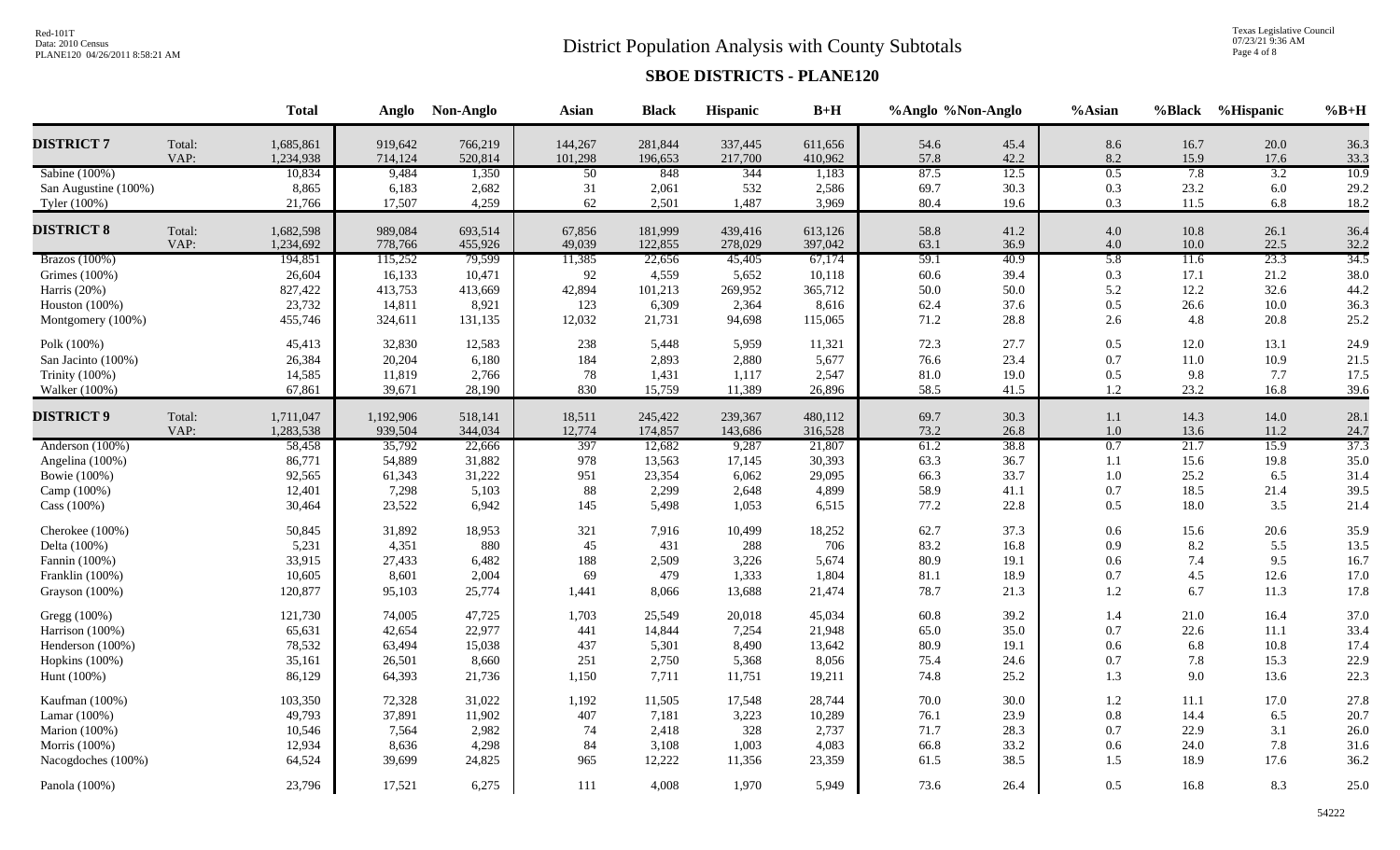# District Population Analysis with County Subtotals

Texas Legislative Council<br>07/23/21 9:36 AM<br>Page 5 of 8

| 28.1<br>Total:<br>1,711,047<br>1,192,906<br>518,141<br>18,511<br>245,422<br>239,367<br>480,112<br>69.7<br>30.3<br>14.3<br>14.0<br>1.1<br>VAP:<br>1,283,538<br>939,504<br>344,034<br>12,774<br>174,857<br>316,528<br>73.2<br>26.8<br>143,686<br>$1.0\,$<br>13.6<br>11.2<br>24.7<br>7.7<br>10.3<br>1,122<br>87.5<br>12.5<br>0.8<br>2.7<br>Rains (100%)<br>10,914<br>9,553<br>1,361<br>82<br>291<br>839<br>12,860<br>9,503<br>3,357<br>41<br>2,313<br>849<br>3,132<br>73.9<br>0.3<br>18.0<br>24.4<br>Red River (100%)<br>26.1<br>6.6<br>78,337<br>4,968<br>25.9<br>22.0<br>58,046<br>20,291<br>2,364<br>12,470<br>17,218<br>74.1<br>3.0<br>6.3<br>15.9<br>Rockwall (100%)<br>32.5<br>Rusk (100%)<br>53,330<br>35,237<br>18,093<br>303<br>9,833<br>7,609<br>17,310<br>33.9<br>$0.6\,$<br>18.4<br>14.3<br>66.1<br>25,448<br>16,535<br>8,913<br>4,569<br>4,164<br>8,670<br>65.0<br>35.0<br>0.4<br>18.0<br>16.4<br>34.1<br>Shelby (100%)<br>111<br>39,257<br>36,088<br>62.1<br>37.9<br>1.5<br>17.2<br>35.6<br>Smith (100%)<br>209,714<br>130,246<br>79,468<br>3,195<br>74,668<br>18.7<br>32,334<br>50.8<br>39.6<br>Titus (100%)<br>15,904<br>16,430<br>297<br>3,263<br>12,799<br>15,914<br>49.2<br>0.9<br>10.1<br>49.2<br>39,309<br>7,052<br>3,716<br>6,281<br>82.1<br>17.9<br>$0.5\,$<br>9.5<br>6.6<br>16.0<br><b>Upshur</b> (100%)<br>32,257<br>214<br>2,613<br>3.2<br>12.3<br>52,579<br>7,492<br>4,847<br>85.8<br>14.2<br>0.5<br>9.2<br>Van Zandt (100%)<br>45,087<br>241<br>1,661<br>6,453<br>Wood (100%)<br>41,964<br>35,628<br>6,336<br>225<br>2,157<br>3,551<br>5,673<br>84.9<br>15.1<br>0.5<br>5.1<br>8.5<br>13.5<br><b>DISTRICT 10</b><br>36.2<br>Total:<br>1,613,000<br>936,537<br>676,463<br>80,305<br>205,969<br>390,553<br>41.9<br>$5.0\,$<br>12.8<br>24.2<br>583,685<br>58.1<br>32.0<br>VAP:<br>1,184,465<br>738,602<br>445,863<br>55,925<br>138,190<br>246,762<br>379,372<br>62.4<br>37.6<br>11.7<br>20.8<br>4.7<br>33.1<br>Austin (100%)<br>65.7<br>34.3<br>0.6<br>10.2<br>23.4<br>28,417<br>18,657<br>9,760<br>164<br>2,886<br>6,641<br>9,404<br>Bastrop (100%)<br>74,171<br>31,725<br>6,447<br>24,190<br>30,192<br>57.2<br>42.8<br>8.7<br>32.6<br>40.7<br>42,446<br>770<br>1.0<br>43.9<br>310,235<br>152,946<br>13,024<br>74,401<br>136,167<br>50.7<br>49.3<br>24.0<br>21.6<br>Bell (100%)<br>157,289<br>67,010<br>4.2<br>17,187<br>2,202<br>12.8<br>18.4<br>30.9<br>11,696<br>5,491<br>51<br>3,166<br>5,316<br>68.1<br>31.9<br>0.3<br>Burleson (100%)<br>22.2<br>42,750<br>305<br>917<br>9,471<br>23.9<br>2.1<br>20.2<br>Burnet (100%)<br>32,530<br>10,220<br>8,652<br>76.1<br>0.7<br>Falls (100%)<br>17,866<br>9,381<br>8,485<br>70<br>4,633<br>3,716<br>8,254<br>52.5<br>47.5<br>$0.4\,$<br>25.9<br>20.8<br>46.2<br>24,554<br>92<br>1,762<br>4,585<br>73.5<br>26.5<br>7.2<br>18.7<br>25.6<br>Fayette (100%)<br>18,038<br>6,516<br>6,274<br>$0.4\,$<br>$87\,$<br>3,280<br>19,816<br>6,160<br>2,694<br>5,918<br>68.9<br>31.1<br>0.4<br>16.6<br>13.6<br>29.9<br>Freestone (100%)<br>13,656<br>22.4<br>Lee $(100\%)$<br>16,612<br>5,814<br>79<br>1,948<br>3,724<br>65.0<br>35.0<br>0.5<br>11.7<br>33.8<br>10,798<br>5,614<br>20.8<br>16,801<br>22.2<br>7.5<br>13.5<br>Leon $(100%)$<br>13,078<br>3,723<br>111<br>1,266<br>2,260<br>3,493<br>77.8<br>0.7<br>23,384<br>8,951<br>4,307<br>0.5<br>19.1<br>37.1<br>14,433<br>118<br>4,465<br>8,665<br>61.7<br>38.3<br>18.4<br>Limestone (100%)<br>19.7<br>39.9<br>13,664<br>8,030<br>5,634<br>98<br>2,814<br>2,688<br>5,449<br>58.8<br>41.2<br>$0.7\,$<br>20.6<br>Madison (100%)<br>23.3<br>Milam (100%)<br>24,757<br>8,541<br>120<br>2,609<br>5,780<br>8,255<br>65.5<br>34.5<br>0.5<br>10.5<br>33.3<br>16,216<br>39.5<br>22.3<br>16,622<br>6,801<br>116<br>3,704<br>2,990<br>6,569<br>59.1<br>40.9<br>18.0<br>Robertson (100%)<br>9,821<br>0.7<br>37.5<br>466,562<br>9.7<br>28.5<br>Travis (46%)<br>217,229<br>45,298<br>132,781<br>174,876<br>53.4<br>46.6<br>8.5<br>249,333<br>39,761<br>54.1<br>43,205<br>23,945<br>12,536<br>44.6<br>55.4<br>0.7<br>25.7<br>29.0<br>Waller (100%)<br>19,260<br>293<br>11,103<br>23,354<br>Washington (100%)<br>33,718<br>22,394<br>11,324<br>509<br>6,173<br>4,641<br>10,660<br>33.6<br>$1.5\,$<br>18.3<br>13.8<br>31.6<br>66.4<br>422,679<br>5.8<br>23.2<br>153,198<br>30,219<br>125,754<br>63.8<br>36.2<br>29.8<br>Williamson (100%)<br>269,481<br>24,537<br>98,034<br>7.1<br><b>DISTRICT 11</b><br>Total:<br>662,799<br>39.1<br>10.3<br>21.6<br>31.5<br>1,694,087<br>1,031,288<br>112,767<br>174,794<br>366,603<br>533,657<br>60.9<br>6.7<br>VAP:<br>1,247,460<br>810,211<br>437,249<br>116,832<br>230,756<br>343,988<br>35.1<br>6.5<br>9.4<br>18.5<br>27.6<br>80,546<br>64.9<br>43.3<br>31.8<br>Dallas $(14%)$<br>320,976<br>38,777<br>102,146<br>42.0<br>58.0<br>14.0<br>12.1<br>134,958<br>186,018<br>44,938<br>139,083<br>12.5<br>116,927<br>17,229<br>964<br>2,354<br>14,637<br>85.3<br>14.7<br>2.0<br>10.6<br>Parker (100%)<br>99,698<br>12,410<br>0.8<br>30.2<br>1,256,184<br>796,632<br>459,552<br>133,663<br>252,047<br>379,937<br>63.4<br>36.6<br>5.3<br>10.6<br>20.1<br>Tarrant (69%)<br>66,865 |                   | <b>Total</b> | Anglo | Non-Anglo | <b>Asian</b> | <b>Black</b> | Hispanic | $B+H$ | %Anglo %Non-Anglo | %Asian | %Black %Hispanic | $%B+H$ |
|---------------------------------------------------------------------------------------------------------------------------------------------------------------------------------------------------------------------------------------------------------------------------------------------------------------------------------------------------------------------------------------------------------------------------------------------------------------------------------------------------------------------------------------------------------------------------------------------------------------------------------------------------------------------------------------------------------------------------------------------------------------------------------------------------------------------------------------------------------------------------------------------------------------------------------------------------------------------------------------------------------------------------------------------------------------------------------------------------------------------------------------------------------------------------------------------------------------------------------------------------------------------------------------------------------------------------------------------------------------------------------------------------------------------------------------------------------------------------------------------------------------------------------------------------------------------------------------------------------------------------------------------------------------------------------------------------------------------------------------------------------------------------------------------------------------------------------------------------------------------------------------------------------------------------------------------------------------------------------------------------------------------------------------------------------------------------------------------------------------------------------------------------------------------------------------------------------------------------------------------------------------------------------------------------------------------------------------------------------------------------------------------------------------------------------------------------------------------------------------------------------------------------------------------------------------------------------------------------------------------------------------------------------------------------------------------------------------------------------------------------------------------------------------------------------------------------------------------------------------------------------------------------------------------------------------------------------------------------------------------------------------------------------------------------------------------------------------------------------------------------------------------------------------------------------------------------------------------------------------------------------------------------------------------------------------------------------------------------------------------------------------------------------------------------------------------------------------------------------------------------------------------------------------------------------------------------------------------------------------------------------------------------------------------------------------------------------------------------------------------------------------------------------------------------------------------------------------------------------------------------------------------------------------------------------------------------------------------------------------------------------------------------------------------------------------------------------------------------------------------------------------------------------------------------------------------------------------------------------------------------------------------------------------------------------------------------------------------------------------------------------------------------------------------------------------------------------------------------------------------------------------------------------------------------------------------------------------------------------------------------------------------------------------------------------------------------------------------------------------------------------------------------------------------------------------------------------------------------------------------------------------------------------------------------------------------------------------------------------------------------------------------------------------------------------------------------------------------------------|-------------------|--------------|-------|-----------|--------------|--------------|----------|-------|-------------------|--------|------------------|--------|
|                                                                                                                                                                                                                                                                                                                                                                                                                                                                                                                                                                                                                                                                                                                                                                                                                                                                                                                                                                                                                                                                                                                                                                                                                                                                                                                                                                                                                                                                                                                                                                                                                                                                                                                                                                                                                                                                                                                                                                                                                                                                                                                                                                                                                                                                                                                                                                                                                                                                                                                                                                                                                                                                                                                                                                                                                                                                                                                                                                                                                                                                                                                                                                                                                                                                                                                                                                                                                                                                                                                                                                                                                                                                                                                                                                                                                                                                                                                                                                                                                                                                                                                                                                                                                                                                                                                                                                                                                                                                                                                                                                                                                                                                                                                                                                                                                                                                                                                                                                                                                                                                                                         | <b>DISTRICT 9</b> |              |       |           |              |              |          |       |                   |        |                  |        |
|                                                                                                                                                                                                                                                                                                                                                                                                                                                                                                                                                                                                                                                                                                                                                                                                                                                                                                                                                                                                                                                                                                                                                                                                                                                                                                                                                                                                                                                                                                                                                                                                                                                                                                                                                                                                                                                                                                                                                                                                                                                                                                                                                                                                                                                                                                                                                                                                                                                                                                                                                                                                                                                                                                                                                                                                                                                                                                                                                                                                                                                                                                                                                                                                                                                                                                                                                                                                                                                                                                                                                                                                                                                                                                                                                                                                                                                                                                                                                                                                                                                                                                                                                                                                                                                                                                                                                                                                                                                                                                                                                                                                                                                                                                                                                                                                                                                                                                                                                                                                                                                                                                         |                   |              |       |           |              |              |          |       |                   |        |                  |        |
|                                                                                                                                                                                                                                                                                                                                                                                                                                                                                                                                                                                                                                                                                                                                                                                                                                                                                                                                                                                                                                                                                                                                                                                                                                                                                                                                                                                                                                                                                                                                                                                                                                                                                                                                                                                                                                                                                                                                                                                                                                                                                                                                                                                                                                                                                                                                                                                                                                                                                                                                                                                                                                                                                                                                                                                                                                                                                                                                                                                                                                                                                                                                                                                                                                                                                                                                                                                                                                                                                                                                                                                                                                                                                                                                                                                                                                                                                                                                                                                                                                                                                                                                                                                                                                                                                                                                                                                                                                                                                                                                                                                                                                                                                                                                                                                                                                                                                                                                                                                                                                                                                                         |                   |              |       |           |              |              |          |       |                   |        |                  |        |
|                                                                                                                                                                                                                                                                                                                                                                                                                                                                                                                                                                                                                                                                                                                                                                                                                                                                                                                                                                                                                                                                                                                                                                                                                                                                                                                                                                                                                                                                                                                                                                                                                                                                                                                                                                                                                                                                                                                                                                                                                                                                                                                                                                                                                                                                                                                                                                                                                                                                                                                                                                                                                                                                                                                                                                                                                                                                                                                                                                                                                                                                                                                                                                                                                                                                                                                                                                                                                                                                                                                                                                                                                                                                                                                                                                                                                                                                                                                                                                                                                                                                                                                                                                                                                                                                                                                                                                                                                                                                                                                                                                                                                                                                                                                                                                                                                                                                                                                                                                                                                                                                                                         |                   |              |       |           |              |              |          |       |                   |        |                  |        |
|                                                                                                                                                                                                                                                                                                                                                                                                                                                                                                                                                                                                                                                                                                                                                                                                                                                                                                                                                                                                                                                                                                                                                                                                                                                                                                                                                                                                                                                                                                                                                                                                                                                                                                                                                                                                                                                                                                                                                                                                                                                                                                                                                                                                                                                                                                                                                                                                                                                                                                                                                                                                                                                                                                                                                                                                                                                                                                                                                                                                                                                                                                                                                                                                                                                                                                                                                                                                                                                                                                                                                                                                                                                                                                                                                                                                                                                                                                                                                                                                                                                                                                                                                                                                                                                                                                                                                                                                                                                                                                                                                                                                                                                                                                                                                                                                                                                                                                                                                                                                                                                                                                         |                   |              |       |           |              |              |          |       |                   |        |                  |        |
|                                                                                                                                                                                                                                                                                                                                                                                                                                                                                                                                                                                                                                                                                                                                                                                                                                                                                                                                                                                                                                                                                                                                                                                                                                                                                                                                                                                                                                                                                                                                                                                                                                                                                                                                                                                                                                                                                                                                                                                                                                                                                                                                                                                                                                                                                                                                                                                                                                                                                                                                                                                                                                                                                                                                                                                                                                                                                                                                                                                                                                                                                                                                                                                                                                                                                                                                                                                                                                                                                                                                                                                                                                                                                                                                                                                                                                                                                                                                                                                                                                                                                                                                                                                                                                                                                                                                                                                                                                                                                                                                                                                                                                                                                                                                                                                                                                                                                                                                                                                                                                                                                                         |                   |              |       |           |              |              |          |       |                   |        |                  |        |
|                                                                                                                                                                                                                                                                                                                                                                                                                                                                                                                                                                                                                                                                                                                                                                                                                                                                                                                                                                                                                                                                                                                                                                                                                                                                                                                                                                                                                                                                                                                                                                                                                                                                                                                                                                                                                                                                                                                                                                                                                                                                                                                                                                                                                                                                                                                                                                                                                                                                                                                                                                                                                                                                                                                                                                                                                                                                                                                                                                                                                                                                                                                                                                                                                                                                                                                                                                                                                                                                                                                                                                                                                                                                                                                                                                                                                                                                                                                                                                                                                                                                                                                                                                                                                                                                                                                                                                                                                                                                                                                                                                                                                                                                                                                                                                                                                                                                                                                                                                                                                                                                                                         |                   |              |       |           |              |              |          |       |                   |        |                  |        |
|                                                                                                                                                                                                                                                                                                                                                                                                                                                                                                                                                                                                                                                                                                                                                                                                                                                                                                                                                                                                                                                                                                                                                                                                                                                                                                                                                                                                                                                                                                                                                                                                                                                                                                                                                                                                                                                                                                                                                                                                                                                                                                                                                                                                                                                                                                                                                                                                                                                                                                                                                                                                                                                                                                                                                                                                                                                                                                                                                                                                                                                                                                                                                                                                                                                                                                                                                                                                                                                                                                                                                                                                                                                                                                                                                                                                                                                                                                                                                                                                                                                                                                                                                                                                                                                                                                                                                                                                                                                                                                                                                                                                                                                                                                                                                                                                                                                                                                                                                                                                                                                                                                         |                   |              |       |           |              |              |          |       |                   |        |                  |        |
|                                                                                                                                                                                                                                                                                                                                                                                                                                                                                                                                                                                                                                                                                                                                                                                                                                                                                                                                                                                                                                                                                                                                                                                                                                                                                                                                                                                                                                                                                                                                                                                                                                                                                                                                                                                                                                                                                                                                                                                                                                                                                                                                                                                                                                                                                                                                                                                                                                                                                                                                                                                                                                                                                                                                                                                                                                                                                                                                                                                                                                                                                                                                                                                                                                                                                                                                                                                                                                                                                                                                                                                                                                                                                                                                                                                                                                                                                                                                                                                                                                                                                                                                                                                                                                                                                                                                                                                                                                                                                                                                                                                                                                                                                                                                                                                                                                                                                                                                                                                                                                                                                                         |                   |              |       |           |              |              |          |       |                   |        |                  |        |
|                                                                                                                                                                                                                                                                                                                                                                                                                                                                                                                                                                                                                                                                                                                                                                                                                                                                                                                                                                                                                                                                                                                                                                                                                                                                                                                                                                                                                                                                                                                                                                                                                                                                                                                                                                                                                                                                                                                                                                                                                                                                                                                                                                                                                                                                                                                                                                                                                                                                                                                                                                                                                                                                                                                                                                                                                                                                                                                                                                                                                                                                                                                                                                                                                                                                                                                                                                                                                                                                                                                                                                                                                                                                                                                                                                                                                                                                                                                                                                                                                                                                                                                                                                                                                                                                                                                                                                                                                                                                                                                                                                                                                                                                                                                                                                                                                                                                                                                                                                                                                                                                                                         |                   |              |       |           |              |              |          |       |                   |        |                  |        |
|                                                                                                                                                                                                                                                                                                                                                                                                                                                                                                                                                                                                                                                                                                                                                                                                                                                                                                                                                                                                                                                                                                                                                                                                                                                                                                                                                                                                                                                                                                                                                                                                                                                                                                                                                                                                                                                                                                                                                                                                                                                                                                                                                                                                                                                                                                                                                                                                                                                                                                                                                                                                                                                                                                                                                                                                                                                                                                                                                                                                                                                                                                                                                                                                                                                                                                                                                                                                                                                                                                                                                                                                                                                                                                                                                                                                                                                                                                                                                                                                                                                                                                                                                                                                                                                                                                                                                                                                                                                                                                                                                                                                                                                                                                                                                                                                                                                                                                                                                                                                                                                                                                         |                   |              |       |           |              |              |          |       |                   |        |                  |        |
|                                                                                                                                                                                                                                                                                                                                                                                                                                                                                                                                                                                                                                                                                                                                                                                                                                                                                                                                                                                                                                                                                                                                                                                                                                                                                                                                                                                                                                                                                                                                                                                                                                                                                                                                                                                                                                                                                                                                                                                                                                                                                                                                                                                                                                                                                                                                                                                                                                                                                                                                                                                                                                                                                                                                                                                                                                                                                                                                                                                                                                                                                                                                                                                                                                                                                                                                                                                                                                                                                                                                                                                                                                                                                                                                                                                                                                                                                                                                                                                                                                                                                                                                                                                                                                                                                                                                                                                                                                                                                                                                                                                                                                                                                                                                                                                                                                                                                                                                                                                                                                                                                                         |                   |              |       |           |              |              |          |       |                   |        |                  |        |
|                                                                                                                                                                                                                                                                                                                                                                                                                                                                                                                                                                                                                                                                                                                                                                                                                                                                                                                                                                                                                                                                                                                                                                                                                                                                                                                                                                                                                                                                                                                                                                                                                                                                                                                                                                                                                                                                                                                                                                                                                                                                                                                                                                                                                                                                                                                                                                                                                                                                                                                                                                                                                                                                                                                                                                                                                                                                                                                                                                                                                                                                                                                                                                                                                                                                                                                                                                                                                                                                                                                                                                                                                                                                                                                                                                                                                                                                                                                                                                                                                                                                                                                                                                                                                                                                                                                                                                                                                                                                                                                                                                                                                                                                                                                                                                                                                                                                                                                                                                                                                                                                                                         |                   |              |       |           |              |              |          |       |                   |        |                  |        |
|                                                                                                                                                                                                                                                                                                                                                                                                                                                                                                                                                                                                                                                                                                                                                                                                                                                                                                                                                                                                                                                                                                                                                                                                                                                                                                                                                                                                                                                                                                                                                                                                                                                                                                                                                                                                                                                                                                                                                                                                                                                                                                                                                                                                                                                                                                                                                                                                                                                                                                                                                                                                                                                                                                                                                                                                                                                                                                                                                                                                                                                                                                                                                                                                                                                                                                                                                                                                                                                                                                                                                                                                                                                                                                                                                                                                                                                                                                                                                                                                                                                                                                                                                                                                                                                                                                                                                                                                                                                                                                                                                                                                                                                                                                                                                                                                                                                                                                                                                                                                                                                                                                         |                   |              |       |           |              |              |          |       |                   |        |                  |        |
|                                                                                                                                                                                                                                                                                                                                                                                                                                                                                                                                                                                                                                                                                                                                                                                                                                                                                                                                                                                                                                                                                                                                                                                                                                                                                                                                                                                                                                                                                                                                                                                                                                                                                                                                                                                                                                                                                                                                                                                                                                                                                                                                                                                                                                                                                                                                                                                                                                                                                                                                                                                                                                                                                                                                                                                                                                                                                                                                                                                                                                                                                                                                                                                                                                                                                                                                                                                                                                                                                                                                                                                                                                                                                                                                                                                                                                                                                                                                                                                                                                                                                                                                                                                                                                                                                                                                                                                                                                                                                                                                                                                                                                                                                                                                                                                                                                                                                                                                                                                                                                                                                                         |                   |              |       |           |              |              |          |       |                   |        |                  |        |
|                                                                                                                                                                                                                                                                                                                                                                                                                                                                                                                                                                                                                                                                                                                                                                                                                                                                                                                                                                                                                                                                                                                                                                                                                                                                                                                                                                                                                                                                                                                                                                                                                                                                                                                                                                                                                                                                                                                                                                                                                                                                                                                                                                                                                                                                                                                                                                                                                                                                                                                                                                                                                                                                                                                                                                                                                                                                                                                                                                                                                                                                                                                                                                                                                                                                                                                                                                                                                                                                                                                                                                                                                                                                                                                                                                                                                                                                                                                                                                                                                                                                                                                                                                                                                                                                                                                                                                                                                                                                                                                                                                                                                                                                                                                                                                                                                                                                                                                                                                                                                                                                                                         |                   |              |       |           |              |              |          |       |                   |        |                  |        |
|                                                                                                                                                                                                                                                                                                                                                                                                                                                                                                                                                                                                                                                                                                                                                                                                                                                                                                                                                                                                                                                                                                                                                                                                                                                                                                                                                                                                                                                                                                                                                                                                                                                                                                                                                                                                                                                                                                                                                                                                                                                                                                                                                                                                                                                                                                                                                                                                                                                                                                                                                                                                                                                                                                                                                                                                                                                                                                                                                                                                                                                                                                                                                                                                                                                                                                                                                                                                                                                                                                                                                                                                                                                                                                                                                                                                                                                                                                                                                                                                                                                                                                                                                                                                                                                                                                                                                                                                                                                                                                                                                                                                                                                                                                                                                                                                                                                                                                                                                                                                                                                                                                         |                   |              |       |           |              |              |          |       |                   |        |                  |        |
|                                                                                                                                                                                                                                                                                                                                                                                                                                                                                                                                                                                                                                                                                                                                                                                                                                                                                                                                                                                                                                                                                                                                                                                                                                                                                                                                                                                                                                                                                                                                                                                                                                                                                                                                                                                                                                                                                                                                                                                                                                                                                                                                                                                                                                                                                                                                                                                                                                                                                                                                                                                                                                                                                                                                                                                                                                                                                                                                                                                                                                                                                                                                                                                                                                                                                                                                                                                                                                                                                                                                                                                                                                                                                                                                                                                                                                                                                                                                                                                                                                                                                                                                                                                                                                                                                                                                                                                                                                                                                                                                                                                                                                                                                                                                                                                                                                                                                                                                                                                                                                                                                                         |                   |              |       |           |              |              |          |       |                   |        |                  |        |
|                                                                                                                                                                                                                                                                                                                                                                                                                                                                                                                                                                                                                                                                                                                                                                                                                                                                                                                                                                                                                                                                                                                                                                                                                                                                                                                                                                                                                                                                                                                                                                                                                                                                                                                                                                                                                                                                                                                                                                                                                                                                                                                                                                                                                                                                                                                                                                                                                                                                                                                                                                                                                                                                                                                                                                                                                                                                                                                                                                                                                                                                                                                                                                                                                                                                                                                                                                                                                                                                                                                                                                                                                                                                                                                                                                                                                                                                                                                                                                                                                                                                                                                                                                                                                                                                                                                                                                                                                                                                                                                                                                                                                                                                                                                                                                                                                                                                                                                                                                                                                                                                                                         |                   |              |       |           |              |              |          |       |                   |        |                  |        |
|                                                                                                                                                                                                                                                                                                                                                                                                                                                                                                                                                                                                                                                                                                                                                                                                                                                                                                                                                                                                                                                                                                                                                                                                                                                                                                                                                                                                                                                                                                                                                                                                                                                                                                                                                                                                                                                                                                                                                                                                                                                                                                                                                                                                                                                                                                                                                                                                                                                                                                                                                                                                                                                                                                                                                                                                                                                                                                                                                                                                                                                                                                                                                                                                                                                                                                                                                                                                                                                                                                                                                                                                                                                                                                                                                                                                                                                                                                                                                                                                                                                                                                                                                                                                                                                                                                                                                                                                                                                                                                                                                                                                                                                                                                                                                                                                                                                                                                                                                                                                                                                                                                         |                   |              |       |           |              |              |          |       |                   |        |                  |        |
|                                                                                                                                                                                                                                                                                                                                                                                                                                                                                                                                                                                                                                                                                                                                                                                                                                                                                                                                                                                                                                                                                                                                                                                                                                                                                                                                                                                                                                                                                                                                                                                                                                                                                                                                                                                                                                                                                                                                                                                                                                                                                                                                                                                                                                                                                                                                                                                                                                                                                                                                                                                                                                                                                                                                                                                                                                                                                                                                                                                                                                                                                                                                                                                                                                                                                                                                                                                                                                                                                                                                                                                                                                                                                                                                                                                                                                                                                                                                                                                                                                                                                                                                                                                                                                                                                                                                                                                                                                                                                                                                                                                                                                                                                                                                                                                                                                                                                                                                                                                                                                                                                                         |                   |              |       |           |              |              |          |       |                   |        |                  |        |
|                                                                                                                                                                                                                                                                                                                                                                                                                                                                                                                                                                                                                                                                                                                                                                                                                                                                                                                                                                                                                                                                                                                                                                                                                                                                                                                                                                                                                                                                                                                                                                                                                                                                                                                                                                                                                                                                                                                                                                                                                                                                                                                                                                                                                                                                                                                                                                                                                                                                                                                                                                                                                                                                                                                                                                                                                                                                                                                                                                                                                                                                                                                                                                                                                                                                                                                                                                                                                                                                                                                                                                                                                                                                                                                                                                                                                                                                                                                                                                                                                                                                                                                                                                                                                                                                                                                                                                                                                                                                                                                                                                                                                                                                                                                                                                                                                                                                                                                                                                                                                                                                                                         |                   |              |       |           |              |              |          |       |                   |        |                  |        |
|                                                                                                                                                                                                                                                                                                                                                                                                                                                                                                                                                                                                                                                                                                                                                                                                                                                                                                                                                                                                                                                                                                                                                                                                                                                                                                                                                                                                                                                                                                                                                                                                                                                                                                                                                                                                                                                                                                                                                                                                                                                                                                                                                                                                                                                                                                                                                                                                                                                                                                                                                                                                                                                                                                                                                                                                                                                                                                                                                                                                                                                                                                                                                                                                                                                                                                                                                                                                                                                                                                                                                                                                                                                                                                                                                                                                                                                                                                                                                                                                                                                                                                                                                                                                                                                                                                                                                                                                                                                                                                                                                                                                                                                                                                                                                                                                                                                                                                                                                                                                                                                                                                         |                   |              |       |           |              |              |          |       |                   |        |                  |        |
|                                                                                                                                                                                                                                                                                                                                                                                                                                                                                                                                                                                                                                                                                                                                                                                                                                                                                                                                                                                                                                                                                                                                                                                                                                                                                                                                                                                                                                                                                                                                                                                                                                                                                                                                                                                                                                                                                                                                                                                                                                                                                                                                                                                                                                                                                                                                                                                                                                                                                                                                                                                                                                                                                                                                                                                                                                                                                                                                                                                                                                                                                                                                                                                                                                                                                                                                                                                                                                                                                                                                                                                                                                                                                                                                                                                                                                                                                                                                                                                                                                                                                                                                                                                                                                                                                                                                                                                                                                                                                                                                                                                                                                                                                                                                                                                                                                                                                                                                                                                                                                                                                                         |                   |              |       |           |              |              |          |       |                   |        |                  |        |
|                                                                                                                                                                                                                                                                                                                                                                                                                                                                                                                                                                                                                                                                                                                                                                                                                                                                                                                                                                                                                                                                                                                                                                                                                                                                                                                                                                                                                                                                                                                                                                                                                                                                                                                                                                                                                                                                                                                                                                                                                                                                                                                                                                                                                                                                                                                                                                                                                                                                                                                                                                                                                                                                                                                                                                                                                                                                                                                                                                                                                                                                                                                                                                                                                                                                                                                                                                                                                                                                                                                                                                                                                                                                                                                                                                                                                                                                                                                                                                                                                                                                                                                                                                                                                                                                                                                                                                                                                                                                                                                                                                                                                                                                                                                                                                                                                                                                                                                                                                                                                                                                                                         |                   |              |       |           |              |              |          |       |                   |        |                  |        |
|                                                                                                                                                                                                                                                                                                                                                                                                                                                                                                                                                                                                                                                                                                                                                                                                                                                                                                                                                                                                                                                                                                                                                                                                                                                                                                                                                                                                                                                                                                                                                                                                                                                                                                                                                                                                                                                                                                                                                                                                                                                                                                                                                                                                                                                                                                                                                                                                                                                                                                                                                                                                                                                                                                                                                                                                                                                                                                                                                                                                                                                                                                                                                                                                                                                                                                                                                                                                                                                                                                                                                                                                                                                                                                                                                                                                                                                                                                                                                                                                                                                                                                                                                                                                                                                                                                                                                                                                                                                                                                                                                                                                                                                                                                                                                                                                                                                                                                                                                                                                                                                                                                         |                   |              |       |           |              |              |          |       |                   |        |                  |        |
|                                                                                                                                                                                                                                                                                                                                                                                                                                                                                                                                                                                                                                                                                                                                                                                                                                                                                                                                                                                                                                                                                                                                                                                                                                                                                                                                                                                                                                                                                                                                                                                                                                                                                                                                                                                                                                                                                                                                                                                                                                                                                                                                                                                                                                                                                                                                                                                                                                                                                                                                                                                                                                                                                                                                                                                                                                                                                                                                                                                                                                                                                                                                                                                                                                                                                                                                                                                                                                                                                                                                                                                                                                                                                                                                                                                                                                                                                                                                                                                                                                                                                                                                                                                                                                                                                                                                                                                                                                                                                                                                                                                                                                                                                                                                                                                                                                                                                                                                                                                                                                                                                                         |                   |              |       |           |              |              |          |       |                   |        |                  |        |
|                                                                                                                                                                                                                                                                                                                                                                                                                                                                                                                                                                                                                                                                                                                                                                                                                                                                                                                                                                                                                                                                                                                                                                                                                                                                                                                                                                                                                                                                                                                                                                                                                                                                                                                                                                                                                                                                                                                                                                                                                                                                                                                                                                                                                                                                                                                                                                                                                                                                                                                                                                                                                                                                                                                                                                                                                                                                                                                                                                                                                                                                                                                                                                                                                                                                                                                                                                                                                                                                                                                                                                                                                                                                                                                                                                                                                                                                                                                                                                                                                                                                                                                                                                                                                                                                                                                                                                                                                                                                                                                                                                                                                                                                                                                                                                                                                                                                                                                                                                                                                                                                                                         |                   |              |       |           |              |              |          |       |                   |        |                  |        |
|                                                                                                                                                                                                                                                                                                                                                                                                                                                                                                                                                                                                                                                                                                                                                                                                                                                                                                                                                                                                                                                                                                                                                                                                                                                                                                                                                                                                                                                                                                                                                                                                                                                                                                                                                                                                                                                                                                                                                                                                                                                                                                                                                                                                                                                                                                                                                                                                                                                                                                                                                                                                                                                                                                                                                                                                                                                                                                                                                                                                                                                                                                                                                                                                                                                                                                                                                                                                                                                                                                                                                                                                                                                                                                                                                                                                                                                                                                                                                                                                                                                                                                                                                                                                                                                                                                                                                                                                                                                                                                                                                                                                                                                                                                                                                                                                                                                                                                                                                                                                                                                                                                         |                   |              |       |           |              |              |          |       |                   |        |                  |        |
|                                                                                                                                                                                                                                                                                                                                                                                                                                                                                                                                                                                                                                                                                                                                                                                                                                                                                                                                                                                                                                                                                                                                                                                                                                                                                                                                                                                                                                                                                                                                                                                                                                                                                                                                                                                                                                                                                                                                                                                                                                                                                                                                                                                                                                                                                                                                                                                                                                                                                                                                                                                                                                                                                                                                                                                                                                                                                                                                                                                                                                                                                                                                                                                                                                                                                                                                                                                                                                                                                                                                                                                                                                                                                                                                                                                                                                                                                                                                                                                                                                                                                                                                                                                                                                                                                                                                                                                                                                                                                                                                                                                                                                                                                                                                                                                                                                                                                                                                                                                                                                                                                                         |                   |              |       |           |              |              |          |       |                   |        |                  |        |
|                                                                                                                                                                                                                                                                                                                                                                                                                                                                                                                                                                                                                                                                                                                                                                                                                                                                                                                                                                                                                                                                                                                                                                                                                                                                                                                                                                                                                                                                                                                                                                                                                                                                                                                                                                                                                                                                                                                                                                                                                                                                                                                                                                                                                                                                                                                                                                                                                                                                                                                                                                                                                                                                                                                                                                                                                                                                                                                                                                                                                                                                                                                                                                                                                                                                                                                                                                                                                                                                                                                                                                                                                                                                                                                                                                                                                                                                                                                                                                                                                                                                                                                                                                                                                                                                                                                                                                                                                                                                                                                                                                                                                                                                                                                                                                                                                                                                                                                                                                                                                                                                                                         |                   |              |       |           |              |              |          |       |                   |        |                  |        |
|                                                                                                                                                                                                                                                                                                                                                                                                                                                                                                                                                                                                                                                                                                                                                                                                                                                                                                                                                                                                                                                                                                                                                                                                                                                                                                                                                                                                                                                                                                                                                                                                                                                                                                                                                                                                                                                                                                                                                                                                                                                                                                                                                                                                                                                                                                                                                                                                                                                                                                                                                                                                                                                                                                                                                                                                                                                                                                                                                                                                                                                                                                                                                                                                                                                                                                                                                                                                                                                                                                                                                                                                                                                                                                                                                                                                                                                                                                                                                                                                                                                                                                                                                                                                                                                                                                                                                                                                                                                                                                                                                                                                                                                                                                                                                                                                                                                                                                                                                                                                                                                                                                         |                   |              |       |           |              |              |          |       |                   |        |                  |        |
|                                                                                                                                                                                                                                                                                                                                                                                                                                                                                                                                                                                                                                                                                                                                                                                                                                                                                                                                                                                                                                                                                                                                                                                                                                                                                                                                                                                                                                                                                                                                                                                                                                                                                                                                                                                                                                                                                                                                                                                                                                                                                                                                                                                                                                                                                                                                                                                                                                                                                                                                                                                                                                                                                                                                                                                                                                                                                                                                                                                                                                                                                                                                                                                                                                                                                                                                                                                                                                                                                                                                                                                                                                                                                                                                                                                                                                                                                                                                                                                                                                                                                                                                                                                                                                                                                                                                                                                                                                                                                                                                                                                                                                                                                                                                                                                                                                                                                                                                                                                                                                                                                                         |                   |              |       |           |              |              |          |       |                   |        |                  |        |
|                                                                                                                                                                                                                                                                                                                                                                                                                                                                                                                                                                                                                                                                                                                                                                                                                                                                                                                                                                                                                                                                                                                                                                                                                                                                                                                                                                                                                                                                                                                                                                                                                                                                                                                                                                                                                                                                                                                                                                                                                                                                                                                                                                                                                                                                                                                                                                                                                                                                                                                                                                                                                                                                                                                                                                                                                                                                                                                                                                                                                                                                                                                                                                                                                                                                                                                                                                                                                                                                                                                                                                                                                                                                                                                                                                                                                                                                                                                                                                                                                                                                                                                                                                                                                                                                                                                                                                                                                                                                                                                                                                                                                                                                                                                                                                                                                                                                                                                                                                                                                                                                                                         |                   |              |       |           |              |              |          |       |                   |        |                  |        |
|                                                                                                                                                                                                                                                                                                                                                                                                                                                                                                                                                                                                                                                                                                                                                                                                                                                                                                                                                                                                                                                                                                                                                                                                                                                                                                                                                                                                                                                                                                                                                                                                                                                                                                                                                                                                                                                                                                                                                                                                                                                                                                                                                                                                                                                                                                                                                                                                                                                                                                                                                                                                                                                                                                                                                                                                                                                                                                                                                                                                                                                                                                                                                                                                                                                                                                                                                                                                                                                                                                                                                                                                                                                                                                                                                                                                                                                                                                                                                                                                                                                                                                                                                                                                                                                                                                                                                                                                                                                                                                                                                                                                                                                                                                                                                                                                                                                                                                                                                                                                                                                                                                         |                   |              |       |           |              |              |          |       |                   |        |                  |        |
|                                                                                                                                                                                                                                                                                                                                                                                                                                                                                                                                                                                                                                                                                                                                                                                                                                                                                                                                                                                                                                                                                                                                                                                                                                                                                                                                                                                                                                                                                                                                                                                                                                                                                                                                                                                                                                                                                                                                                                                                                                                                                                                                                                                                                                                                                                                                                                                                                                                                                                                                                                                                                                                                                                                                                                                                                                                                                                                                                                                                                                                                                                                                                                                                                                                                                                                                                                                                                                                                                                                                                                                                                                                                                                                                                                                                                                                                                                                                                                                                                                                                                                                                                                                                                                                                                                                                                                                                                                                                                                                                                                                                                                                                                                                                                                                                                                                                                                                                                                                                                                                                                                         |                   |              |       |           |              |              |          |       |                   |        |                  |        |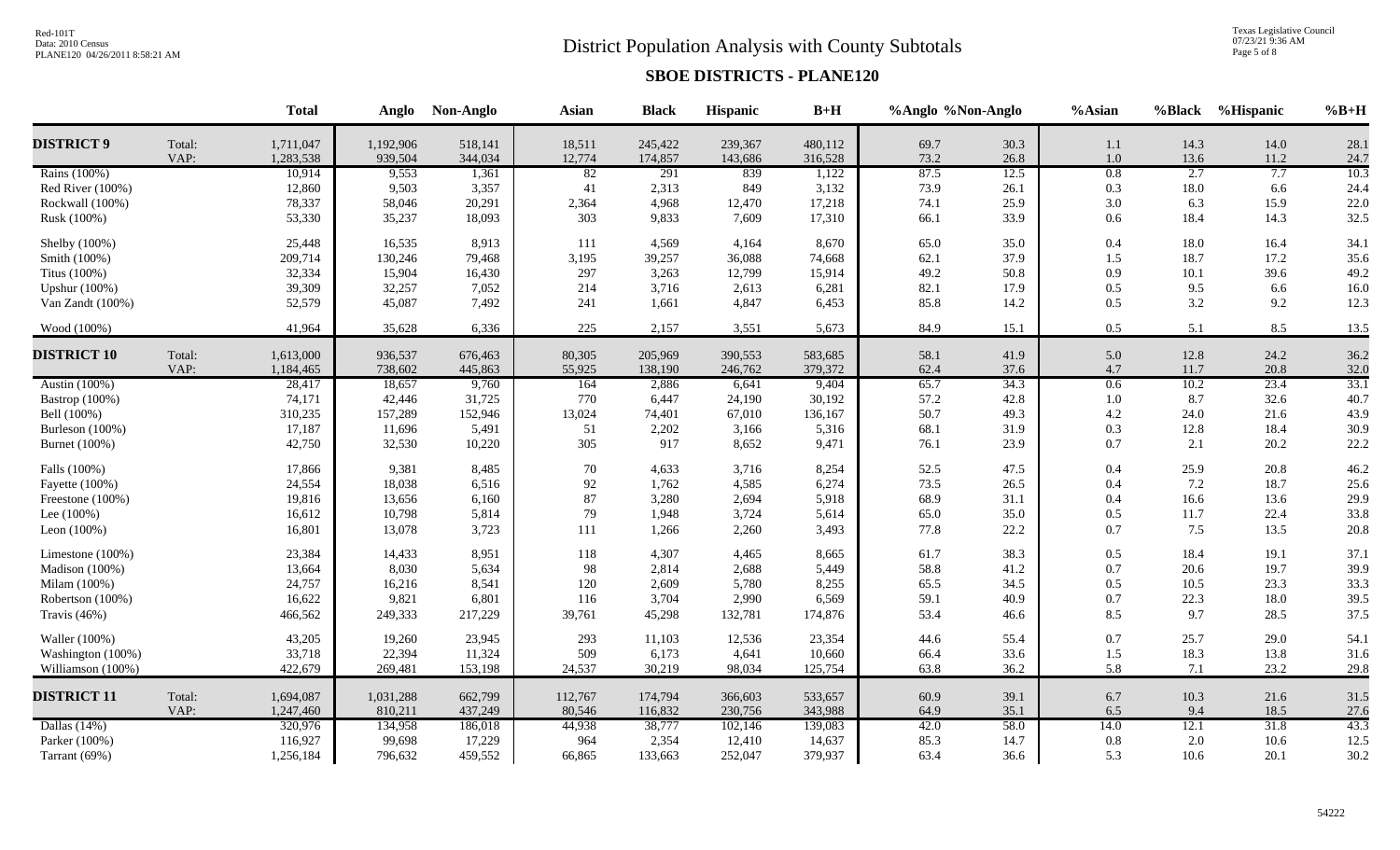# District Population Analysis with County Subtotals

Texas Legislative Council<br>07/23/21 9:36 AM<br>Page 6 of 8

|                      |        | <b>Total</b> | Anglo     | Non-Anglo | <b>Asian</b>     | <b>Black</b> | Hispanic | $B+H$     | %Anglo %Non-Anglo |      | %Asian    |      | %Black %Hispanic | $%B+H$ |
|----------------------|--------|--------------|-----------|-----------|------------------|--------------|----------|-----------|-------------------|------|-----------|------|------------------|--------|
| <b>DISTRICT 12</b>   | Total: | 1,704,879    | 959,191   | 745,688   | 160,347          | 211,785      | 368,688  | 573,084   | 56.3              | 43.7 | 9.4       | 12.4 | 21.6             | 33.6   |
|                      | VAP:   | 1,244,293    | 751,702   | 492,591   | 113,218          | 141,420      | 231,553  | 369,538   | 60.4              | 39.6 | 9.1       | 11.4 | 18.6             | 29.7   |
| Collin (100%)        |        | 782,341      | 493,492   | 288,849   | 97,124           | 72,751       | 115,354  | 185,221   | 63.1              | 36.9 | 12.4      | 9.3  | 14.7             | 23.7   |
| Dallas (39%)         |        | 922,538      | 465,699   | 456,839   | 63,223           | 139,034      | 253,334  | 387,863   | 50.5              | 49.5 | 6.9       | 15.1 | 27.5             | 42.0   |
| <b>DISTRICT 13</b>   | Total: | 1,677,475    | 324,539   | 1,352,936 | 54,839           | 523,043      | 781,390  | 1,290,916 | 19.3              | 80.7 | 3.3       | 31.2 | 46.6             | 77.0   |
|                      | VAP:   | 1,168,818    | 276,960   | 891,858   | 40,313           | 365,898      | 485,745  | 845,373   | 23.7              | 76.3 | 3.4       | 31.3 | 41.6             | 72.3   |
| Dallas (47%)         |        | 1,124,625    | 184,036   | 940,589   | 24,232           | 370,330      | 550,460  | 912,012   | 16.4              | 83.6 | 2.2       | 32.9 | 48.9             | 81.1   |
| Tarrant (31%)        |        | 552,850      | 140,503   | 412,347   | 30,607           | 152,713      | 230,930  | 378,904   | 25.4              | 74.6 | 5.5       | 27.6 | 41.8             | 68.5   |
| <b>DISTRICT 14</b>   | Total: | 1,681,755    | 1,139,086 | 542,669   | 61,638           | 147,291      | 322,843  | 463,384   | 67.7              | 32.3 | 3.7       | 8.8  | 19.2             | 27.6   |
|                      | VAP:   | 1,235,788    | 882,503   | 353,285   | 43,021           | 99,721       | 199,965  | 296,888   | 71.4              | 28.6 | $3.5$     | 8.1  | 16.2             | 24.0   |
| <b>Bosque</b> (100%) |        | 18,212       | 14,701    | 3,511     | 67               | 394          | 2,926    | 3,285     | 80.7              | 19.3 | 0.4       | 2.2  | 16.1             | 18.0   |
| Brown (100%)         |        | 38,106       | 28,478    | 9,628     | 224              | 1,615        | 7,453    | 8,960     | 74.7              | 25.3 | 0.6       | 4.2  | 19.6             | 23.5   |
| Comanche (100%)      |        | 13,974       | 10,145    | 3,829     | 57               | 88           | 3,605    | 3,648     | 72.6              | 27.4 | 0.4       | 0.6  | 25.8             | 26.1   |
| Coryell (100%)       |        | 75,388       | 46,776    | 28,612    | 2,431            | 13,806       | 11,973   | 24,847    | 62.0              | 38.0 | $3.2\,$   | 18.3 | 15.9             | 33.0   |
| Denton (100%)        |        | 662,614      | 426,887   | 235,727   | 49,463           | 61,608       | 120,836  | 179,757   | 64.4              | 35.6 | 7.5       | 9.3  | 18.2             | 27.1   |
| Eastland (100%)      |        | 18,583       | 15,271    | 3,312     | 86               | 403          | 2,673    | 3,041     | 82.2              | 17.8 | 0.5       | 2.2  | 14.4             | 16.4   |
| Ellis (100%)         |        | 149,610      | 97,987    | 51,623    | 1,271            | 14,298       | 35,161   | 48,943    | 65.5              | 34.5 | $0.8\,$   | 9.6  | 23.5             | 32.7   |
| Erath (100%)         |        | 37,890       | 29,382    | 8,508     | 321              | 548          | 7,279    | 7,783     | 77.5              | 22.5 | $0.8\,$   | 1.4  | 19.2             | 20.5   |
| Hamilton (100%)      |        | 8,517        | 7,495     | 1,022     | 51               | 61           | 863      | 913       | 88.0              | 12.0 | $0.6\,$   | 0.7  | 10.1             | 10.7   |
| Hill (100%)          |        | 35,089       | 25,836    | 9,253     | 164              | 2,487        | 6,427    | 8,796     | 73.6              | 26.4 | 0.5       | 7.1  | 18.3             | 25.1   |
| Hood (100%)          |        | 51,182       | 44,588    | 6,594     | 395              | 374          | 5,234    | 5,566     | 87.1              | 12.9 | $0.8\,$   | 0.7  | 10.2             | 10.9   |
| Jack (100%)          |        | 9,044        | 7,289     | 1,755     | 35               | 364          | 1,283    | 1,642     | 80.6              | 19.4 | $0.4\,$   | 4.0  | 14.2             | 18.2   |
| Johnson (100%)       |        | 150,934      | 115,545   | 35,389    | 1,470            | 4,739        | 27,319   | 31,743    | 76.6              | 23.4 | $1.0\,$   | 3.1  | 18.1             | 21.0   |
| Lampasas (100%)      |        | 19,677       | 14,836    | 4,841     | 367              | 785          | 3,443    | 4,145     | 75.4              | 24.6 | 1.9       | 4.0  | 17.5             | 21.1   |
| McLennan (100%)      |        | 234,906      | 138,295   | 96,611    | 4,169            | 36,894       | 55,471   | 90,948    | 58.9              | 41.1 | 1.8       | 15.7 | 23.6             | 38.7   |
| Mills (100%)         |        | 4,936        | 4,024     | 912       | 16               | 36           | 818      | 854       | 81.5              | 18.5 | 0.3       | 0.7  | 16.6             | 17.3   |
| Navarro (100%)       |        | 47,735       | 28,587    | 19,148    | 359              | 6,958        | 11,345   | 18,088    | 59.9              | 40.1 | $\rm 0.8$ | 14.6 | 23.8             | 37.9   |
| Palo Pinto (100%)    |        | 28,111       | 21,958    | 6,153     | 190              | 746          | 4,985    | 5,678     | 78.1              | 21.9 | 0.7       | 2.7  | 17.7             | 20.2   |
| Somervell (100%)     |        | 8,490        | 6,595     | 1,895     | 79               | 84           | 1,626    | 1,698     | 77.7              | 22.3 | 0.9       | 1.0  | 19.2             | 20.0   |
| Stephens (100%)      |        | 9,630        | 7,289     | 2,341     | 45               | 225          | 2,011    | 2,228     | 75.7              | 24.3 | 0.5       | 2.3  | 20.9             | 23.1   |
| Wise (100%)          |        | 59,127       | 47,122    | 12,005    | 378              | 778          | 10,112   | 10,821    | 79.7              | 20.3 | 0.6       | 1.3  | 17.1             | 18.3   |
| <b>DISTRICT 15</b>   | Total: | 1,677,092    | 1,016,673 | 660,419   | 29,603           | 108,406      | 515,819  | 615,624   | 60.6              | 39.4 | 1.8       | 6.5  | 30.8             | 36.7   |
|                      | VAP:   | 1,250,145    | 814,909   | 435,236   | 21,215           | 73,707       | 331,093  | 401,731   | 65.2              | 34.8 | 1.7       | 5.9  | 26.5             | 32.1   |
| Andrews (100%)       |        | 14,786       | 7,083     | 7,703     | $\overline{115}$ | 285          | 7,195    | 7,436     | 47.9              | 52.1 | 0.8       | 1.9  | 48.7             | 50.3   |
| Archer (100%)        |        | 9,054        | 8,182     | 872       | 39               | 67           | 675      | 730       | 90.4              | 9.6  | 0.4       | 0.7  | 7.5              | 8.1    |
| Armstrong (100%)     |        | 1,901        | 1,725     | 176       | 2                | 15           | 124      | 139       | 90.7              | 9.3  | 0.1       | 0.8  | 6.5              | 7.3    |
| <b>Bailey</b> (100%) |        | 7,165        | 2,745     | 4,420     | 43               | 104          | 4,283    | 4,354     | 38.3              | 61.7 | 0.6       | 1.5  | 59.8             | 60.8   |
| Baylor (100%)        |        | 3,726        | 3,147     | 579       | 6                | 99           | 455      | 542       | 84.5              | 15.5 | 0.2       | 2.7  | 12.2             | 14.5   |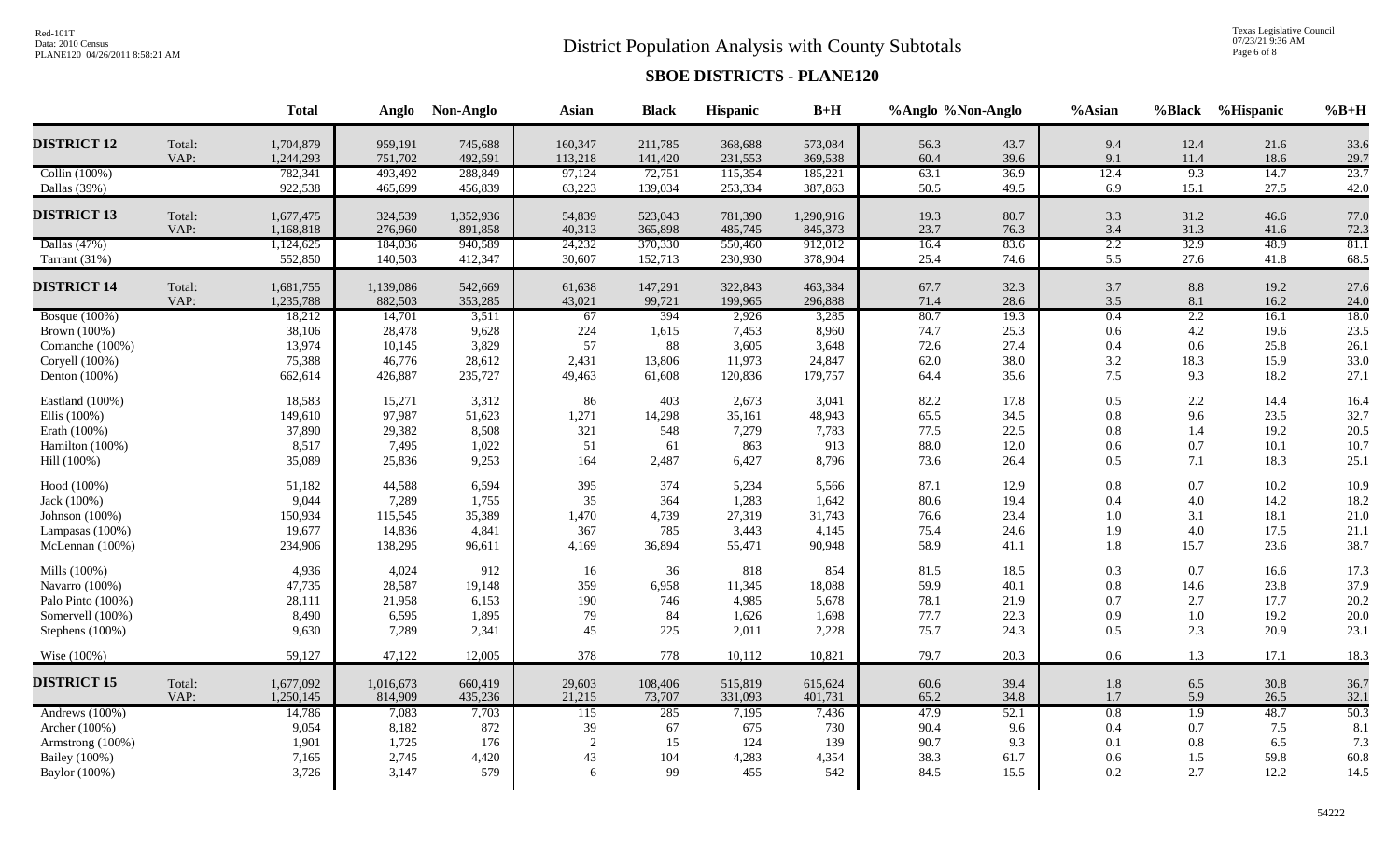# District Population Analysis with County Subtotals

Texas Legislative Council<br>07/23/21 9:36 AM<br>Page 7 of 8

|                       |                | <b>Total</b>           | Anglo                | Non-Anglo          | <b>Asian</b>     | <b>Black</b>      | Hispanic           | $B+H$              | %Anglo %Non-Anglo |              | %Asian         |                  | %Black %Hispanic | $%B+H$       |
|-----------------------|----------------|------------------------|----------------------|--------------------|------------------|-------------------|--------------------|--------------------|-------------------|--------------|----------------|------------------|------------------|--------------|
| <b>DISTRICT 15</b>    | Total:<br>VAP: | 1,677,092<br>1,250,145 | 1,016,673<br>814,909 | 660,419<br>435,236 | 29,603<br>21,215 | 108,406<br>73,707 | 515,819<br>331,093 | 615,624<br>401,731 | 60.6<br>65.2      | 39.4<br>34.8 | $1.8\,$<br>1.7 | 6.5<br>5.9       | 30.8<br>26.5     | 36.7<br>32.1 |
| Borden (100%)         |                | 641                    | 539                  | 102                | 2                | $\overline{0}$    | $\overline{95}$    | $\overline{95}$    | 84.1              | 15.9         | 0.3            | $\overline{0.0}$ | 14.8             | 14.8         |
| <b>Briscoe</b> (100%) |                | 1,637                  | 1,163                | 474                | $\mathbf{0}$     | 49                | 411                | 453                | 71.0              | 29.0         | 0.0            | 3.0              | 25.1             | 27.7         |
| Callahan (100%)       |                | 13,544                 | 12,065               | 1,479              | 90               | 209               | 1,025              | 1,221              | 89.1              | 10.9         | 0.7            | 1.5              | 7.6              | 9.0          |
| Carson (100%)         |                | 6,182                  | 5,473                | 709                | 33               | 56                | 525                | 581                | 88.5              | 11.5         | 0.5            | 0.9              | 8.5              | 9.4          |
| Castro (100%)         |                | 8,062                  | 3,004                | 5,058              | 38               | 173               | 4,828              | 4,982              | 37.3              | 62.7         | 0.5            | 2.1              | 59.9             | 61.8         |
| Childress (100%)      |                | 7,041                  | 4,327                | 2,714              | 54               | 723               | 1,885              | 2,586              | 61.5              | 38.5         | 0.8            | 10.3             | 26.8             | 36.7         |
| Clay (100%)           |                | 10,752                 | 9,941                | 811                | 59               | 79                | 467                | 539                | 92.5              | 7.5          | 0.5            | 0.7              | 4.3              | 5.0          |
| Cochran (100%)        |                | 3,127                  | 1,329                | 1,798              | 9                | 139               | 1,654              | 1,770              | 42.5              | 57.5         | 0.3            | 4.4              | 52.9             | 56.6         |
| Coke (100%)           |                | 3,320                  | 2,651                | 669                | 5                | 12                | 602                | 612                | 79.8              | 20.2         | 0.2            | 0.4              | 18.1             | 18.4         |
| Coleman (100%)        |                | 8,895                  | 7,123                | 1,772              | 35               | 246               | 1,419              | 1,637              | 80.1              | 19.9         | 0.4            | 2.8              | 16.0             | 18.4         |
| Collingsworth (100%)  |                | 3,057                  | 1,937                | 1,120              | 11               | 168               | 916                | 1,047              | 63.4              | 36.6         | 0.4            | 5.5              | 30.0             | 34.2         |
| Cooke (100%)          |                | 38,437                 | 30,255               | 8,182              | 355              | 1,296             | 5,997              | 7,228              | 78.7              | 21.3         | 0.9            | 3.4              | 15.6             | 18.8         |
| Cottle (100%)         |                | 1,505                  | 1,043                | 462                | $\overline{1}$   | 142               | 316                | 450                | 69.3              | 30.7         | 0.1            | 9.4              | 21.0             | 29.9         |
| Crosby (100%)         |                | 6,059                  | 2,625                | 3,434              | 19               | 243               | 3,171              | 3,388              | 43.3              | 56.7         | 0.3            | 4.0              | 52.3             | 55.9         |
| Dallam (100%)         |                | 6,703                  | 3,726                | 2,977              | 50               | 114               | 2,717              | 2,814              | 55.6              | 44.4         | 0.7            | 1.7              | 40.5             | 42.0         |
| Dawson (100%)         |                | 13,833                 | 5,402                | 8,431              | 68               | 992               | 7,387              | 8,305              | 39.1              | 60.9         | 0.5            | 7.2              | 53.4             | 60.0         |
| Deaf Smith (100%)     |                | 19,372                 | 5,939                | 13,433             | 89               | 296               | 13,039             | 13,234             | 30.7              | 69.3         | 0.5            | 1.5              | 67.3             | 68.3         |
| Dickens (100%)        |                | 2,444                  | 1,590                | 854                | 24               | 107               | 708                | 801                | 65.1              | 34.9         | 1.0            | 4.4              | 29.0             | 32.8         |
| Donley (100%)         |                | 3,677                  | 3,136                | 541                | 16               | 182               | 309                | 488                | 85.3              | 14.7         | 0.4            | 4.9              | 8.4              | 13.3         |
| Fisher (100%)         |                | 3,974                  | 2,797                | 1,177              | 10               | 155               | 999                | 1,132              | 70.4              | 29.6         | 0.3            | 3.9              | 25.1             | 28.5         |
| Floyd (100%)          |                | 6,446                  | 2,777                | 3,669              | 17               | 249               | 3,410              | 3,631              | 43.1              | 56.9         | 0.3            | 3.9              | 52.9             | 56.3         |
| Foard (100%)          |                | 1,336                  | 1,087                | 249                | 5                | 54                | 187                | 241                | 81.4              | 18.6         | 0.4            | 4.0              | 14.0             | 18.0         |
| Gaines (100%)         |                | 17,526                 | 10,628               | 6,898              | 65               | 346               | 6,413              | 6,704              | 60.6              | 39.4         | 0.4            | 2.0              | 36.6             | 38.3         |
| Garza (100%)          |                | 6,461                  | 2,962                | 3,499              | 11               | 443               | 3,046              | 3,452              | 45.8              | 54.2         | 0.2            | 6.9              | 47.1             | 53.4         |
| Gray (100%)           |                | 22,535                 | 15,564               | 6,971              | 137              | 1,218             | 5,365              | 6,521              | 69.1              | 30.9         | 0.6            | 5.4              | 23.8             | 28.9         |
| Hale (100%)           |                | 36,273                 | 13,647               | 22,626             | 214              | 2,156             | 20,269             | 22,199             | 37.6              | 62.4         | 0.6            | 5.9              | 55.9             | 61.2         |
| Hall (100%)           |                | 3,353                  | 1,998                | 1,355              | 11               | 254               | 1,087              | 1,329              | 59.6              | 40.4         | 0.3            | 7.6              | 32.4             | 39.6         |
| Hansford (100%)       |                | 5,613                  | 3,088                | 2,525              | 17               | 53                | 2,430              | 2,469              | 55.0              | 45.0         | 0.3            | 0.9              | 43.3             | 44.0         |
| Hardeman (100%)       |                | 4,139                  | 2,938                | 1,201              | 17               | 271               | 889                | 1,131              | 71.0              | 29.0         | 0.4            | 6.5              | 21.5             | 27.3         |
| Hartley (100%)        |                | 6,062                  | 4,111                | 1,951              | 31               | 429               | 1,448              | 1,871              | 67.8              | 32.2         | 0.5            | 7.1              | 23.9             | 30.9         |
| Haskell (100%)        |                | 5,899                  | 4,148                | 1,751              | 46               | 261               | 1,414              | 1,648              | 70.3              | 29.7         | 0.8            | 4.4              | 24.0             | 27.9         |
| Hemphill (100%)       |                | 3,807                  | 2,656                | 1,151              | 25               | 14                | 1,086              | 1,095              | 69.8              | 30.2         | 0.7            | 0.4              | 28.5             | 28.8         |
| Hockley (100%)        |                | 22,935                 | 11,795               | 11,140             | 98               | 941               | 9,993              | 10,860             | 51.4              | 48.6         | 0.4            | 4.1              | 43.6             | 47.4         |
| Howard (100%)         |                | 35,012                 | 18,801               | 16,211             | 359              | 2,414             | 13,255             | 15,471             | 53.7              | 46.3         | 1.0            | 6.9              | 37.9             | 44.2         |
| Hutchinson (100%)     |                | 22,150                 | 16,482               | 5,668              | 138              | 682               | 4,386              | 5,001              | 74.4              | 25.6         | 0.6            | 3.1              | 19.8             | 22.6         |
| Jones $(100\%)$       |                | 20,202                 | 12,549               | 7,653              | 106              | 2,447             | 5,009              | 7,384              | 62.1              | 37.9         | 0.5            | 12.1             | 24.8             | 36.6         |
| Kent (100%)           |                | 808                    | 669                  | 139                | $\overline{1}$   | 12                | 120                | 128                | 82.8              | 17.2         | 0.1            | 1.5              | 14.9             | 15.8         |